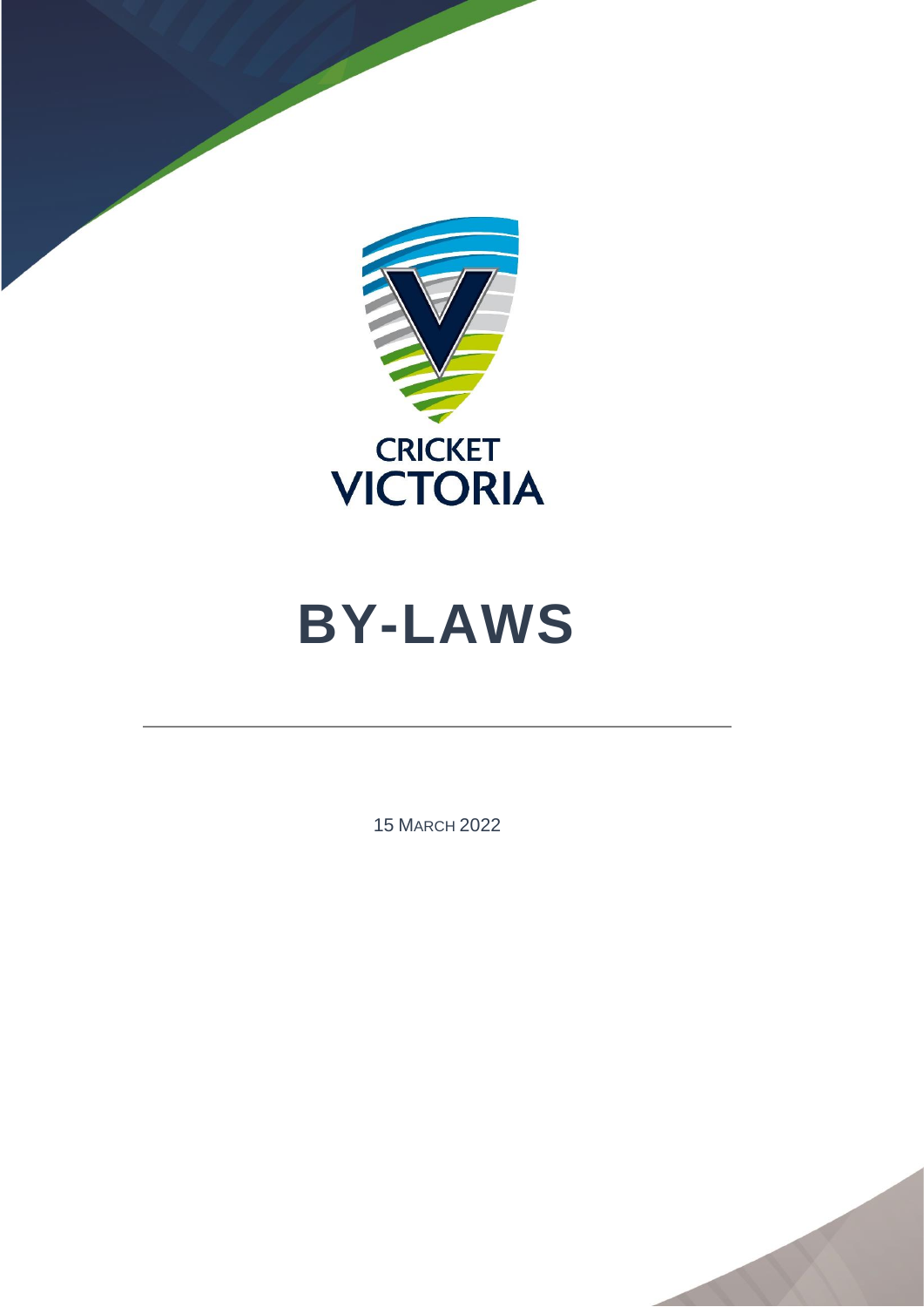# TABLE OF CONTENTS

| 1.  |                                                             |  |
|-----|-------------------------------------------------------------|--|
| 2.  |                                                             |  |
| 3.  | 3.1<br>3.2<br>3.3<br>3.4<br>3.5<br>3.6                      |  |
| 4.  | 4.1<br>4.2<br>4.3                                           |  |
| 5.  | 5.1<br>5.2<br>5.3<br>5.4<br>5.5<br>5.6<br>5.7               |  |
| 6.  |                                                             |  |
| 7.  | 7.1<br>7.2<br>7.3<br>7.4<br>7.5<br>7.6<br>7.7<br>7.8<br>7.9 |  |
| 8.  |                                                             |  |
| 9.  | 9.1<br>9.2                                                  |  |
| 10. |                                                             |  |
| 11. |                                                             |  |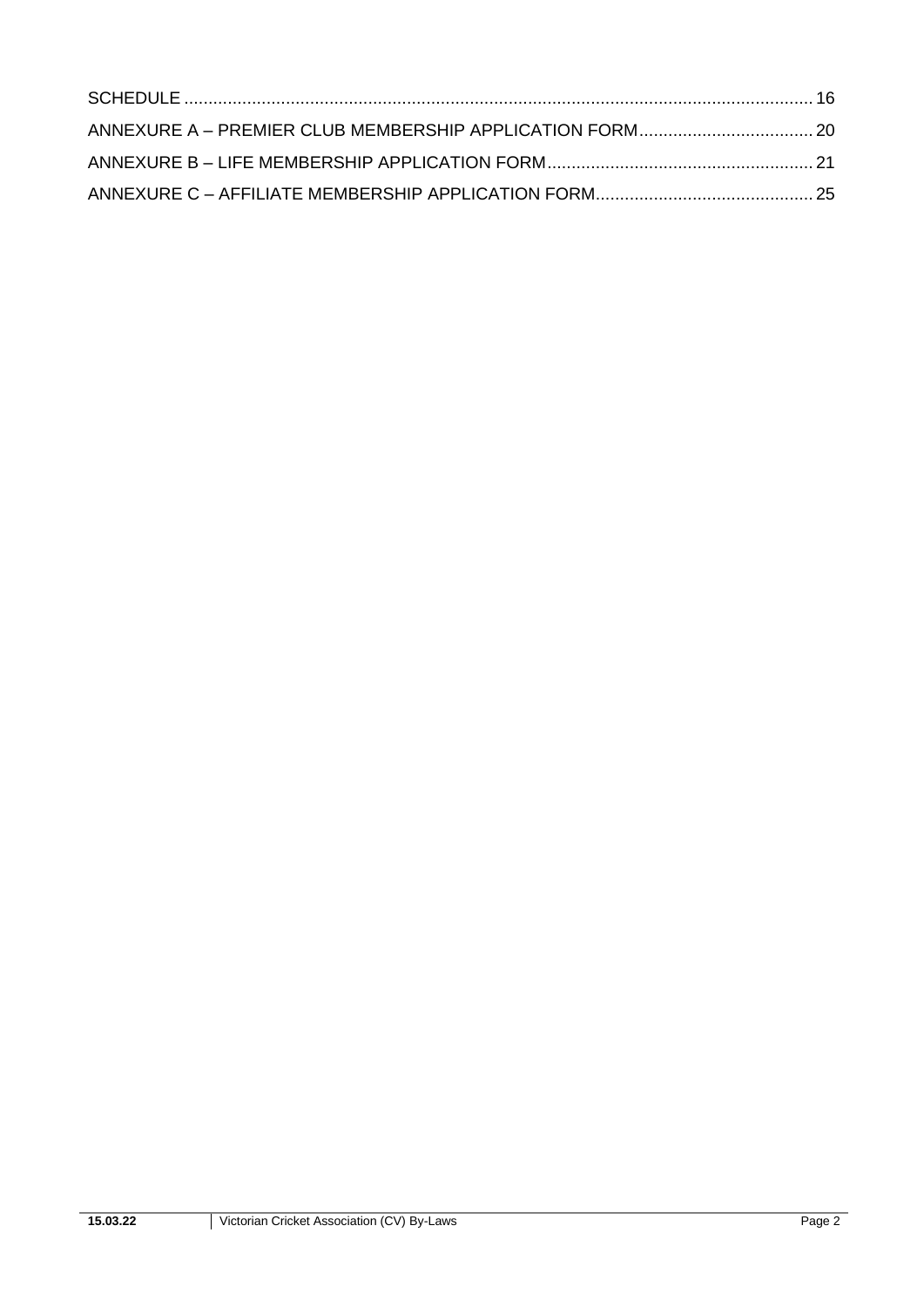# **CRICKET VICTORIA**

# **BY-LAWS**

# <span id="page-3-0"></span>**1. STATUS**

This By-law is made by the Directors under the powers conferred on them by the Constitution of the Victorian Cricket Association (*CV*) (*Constitution*).

# <span id="page-3-1"></span>**2. INTERPRETATION**

Unless the context otherwise requires, words and phrases defined in the Constitution have the same meanings in these By-Laws, which are to be read in conjunction with (and subject to) the Constitution. In the event of any inconsistency between the Constitution and the By-Laws, the Constitution prevails. For ease, the definitions and interpretation sections of the Constitution are included as the Schedule to this By-Law. Any changes to the definitions and interpretation sections of the Constitution shall immediately apply to these By-Laws. Additional definitions are included within these By-Laws as needed.

# <span id="page-3-2"></span>**3. QUALIFICATIONS FOR PREMIER CLUB MEMBERSHIP**

# <span id="page-3-3"></span>**3.1 Purpose and precedence of clause**

In addition to any requirement set out in the Constitution, this clause provides the minimum requirements for obtaining and maintaining Premier Club membership. These minimum requirements apply and take precedence over any inconsistent provision in any Premier Cricket Competition Rules, which in turn apply and take precedence over any service level agreement under **paragraph [9](#page-12-0)** (*Service Level Agreement*) between CV and a Premier Club.

# <span id="page-3-4"></span>**3.2 Minimum qualifications**

Subject to any dispensation granted by the Directors in accordance with these By-Laws, the following minimum qualifications are required for a Premier Club to be granted membership of CV:

- (a) in respect of a Men's Premier Cricket Club:
	- (i) a senior men's teams competing in each of the four grades of Men's Premier Cricket throughout the Cricket season (*Season*); and
	- (ii) the lease, licence or confirmed right to use of two turf-wicket grounds, each with associated facilities, throughout the Season that meet the requirements to host Premier Cricket matches approved by CV; and/or
- (b) in respect of a Women's Premier Cricket Club:
	- (i) a senior women's team competing in each of the three grades of Women's Premier Cricket; and
	- (ii) the lease, licence or other confirmed right to use of two turf-wicket grounds, each with associated facilities, throughout the Season that meet the requirements to host Premier Cricket matches approved by CV.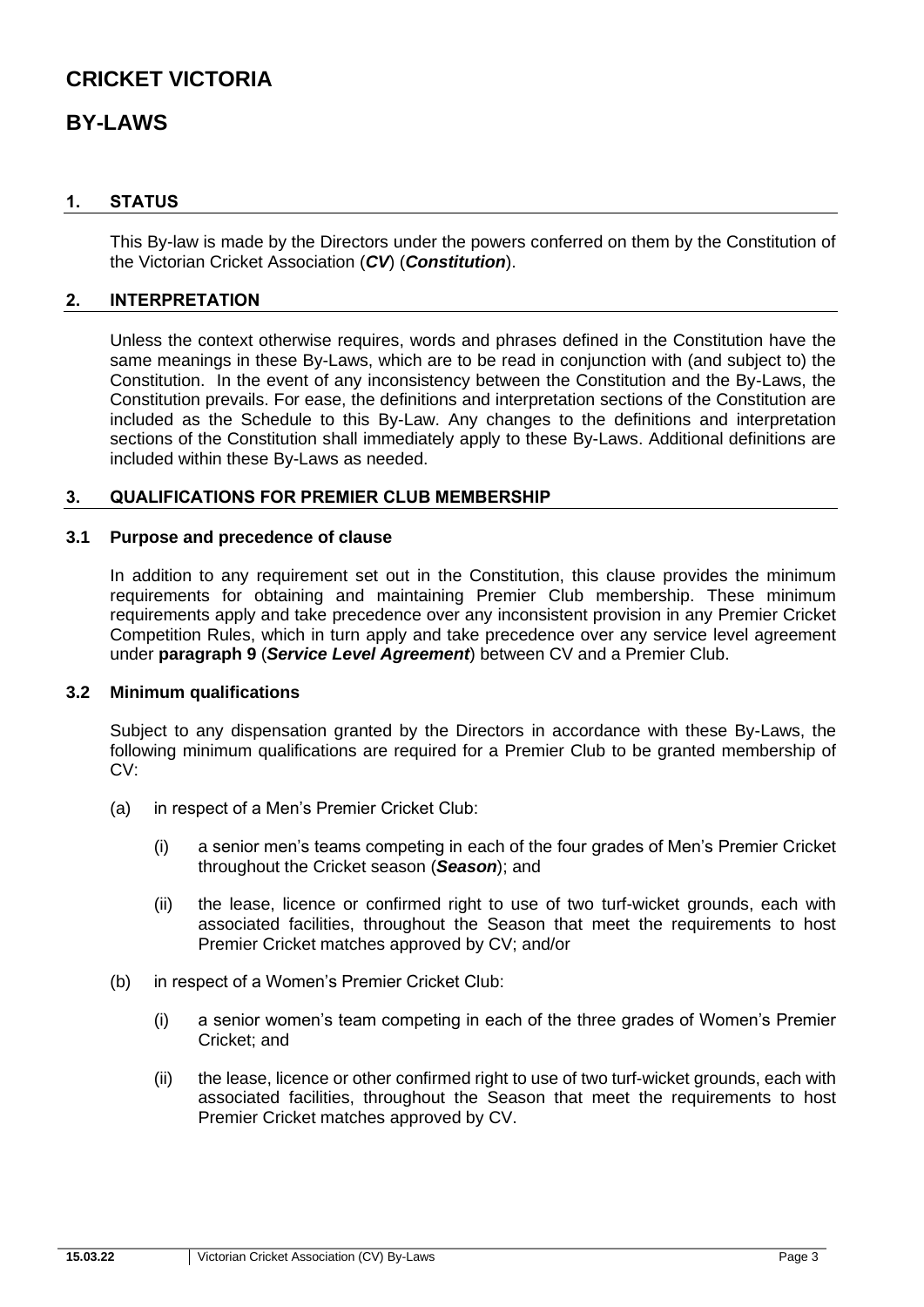# <span id="page-4-0"></span>**3.3 Application for membership**

Any entity applying for admission to membership of CV as a Premier Club must complete the Application Form set out in **Annexure A**, as this may be updated from time to time, and supply all supporting documents and information specified in the Application Form. CV may request such other information from the applicant entity as is reasonably necessary or appropriate for CV to satisfy itself that the applicant entity has satisfied or is able to satisfy the requirements to host Premier Cricket matches approved by CV. To avoid doubt, an entity which is an existing Men's Premier Club or Women's Premier Club may make a further application for membership which would enable that entity to operate as a fully integrated Premier Club.

# <span id="page-4-1"></span>**3.4 Changes to Premier Clubs**

No Premier Club may change its legal or trading name, relocate to other grounds and facilities and/or merge with another club (regardless of whether the proposed partner club is a Premier Club, an Affiliate or otherwise) without obtaining the prior written approval of CV.

# <span id="page-4-2"></span>**3.5 Membership compliance**

In addition to any membership requirements set out in the Constitution, for annual compliance, not less than three days prior to CV's AGM each year, each Premier Club shall deliver to CV:

- (a) evidence, in a form approved by CV from time to time, of the Premier Club's continued satisfaction of the minimum qualifications required by **paragraph [3.2](#page-3-4)** and any additional requirements of the Premier Club's Service Level Agreement;
- (b) a copy of its annual report, audited accounts and notes to the accounts; and
- (c) a declaration signed by two duly authorised representatives of the Premier Club stating that the members, officials and employees of the Premier Club agree to be bound by CV's Constitution, By-Laws and Premier Cricket Competition Rules.

To avoid doubt, whether a Premier Club is regarded as a Women's Premier Club, Men's Premier Club or a fully integrated Premier Club (the latter satisfying the requirements for both a Women's Premier Club and a Men's Premier Club) may vary from time to time, having regard to whether or not the respective Premier Club satisfies the ongoing membership and compliance requirements under the Constitution, By-Laws, Rules and (if applicable) Service Level Agreement.

# <span id="page-4-3"></span>**3.6 Non-compliance with membership requirements**

In the event of a Premier Club's non-compliance with **paragraph [3.5](#page-4-2)**, CV may send written notice to the Premier Club, seeking the Premier Club's compliance with its obligations within 14 days. Failing compliance by the Premier Club within the stated time frame, the matter may be referred to the Board for further action, which action may include disciplinary action in accordance with the Constitution or such other action as is available under any Service Level Agreement in place.

# <span id="page-4-4"></span>**4. SELECTION COMMITTEES**

# <span id="page-4-5"></span>**4.1 Duties and composition of Committees**

The Directors shall, on the recommendation of the relevant cricket or high-performance Committee (however named), from time to time constitute a committee to:

(a) select players to represent Victoria, including in all interstate and other representative cricket matches; and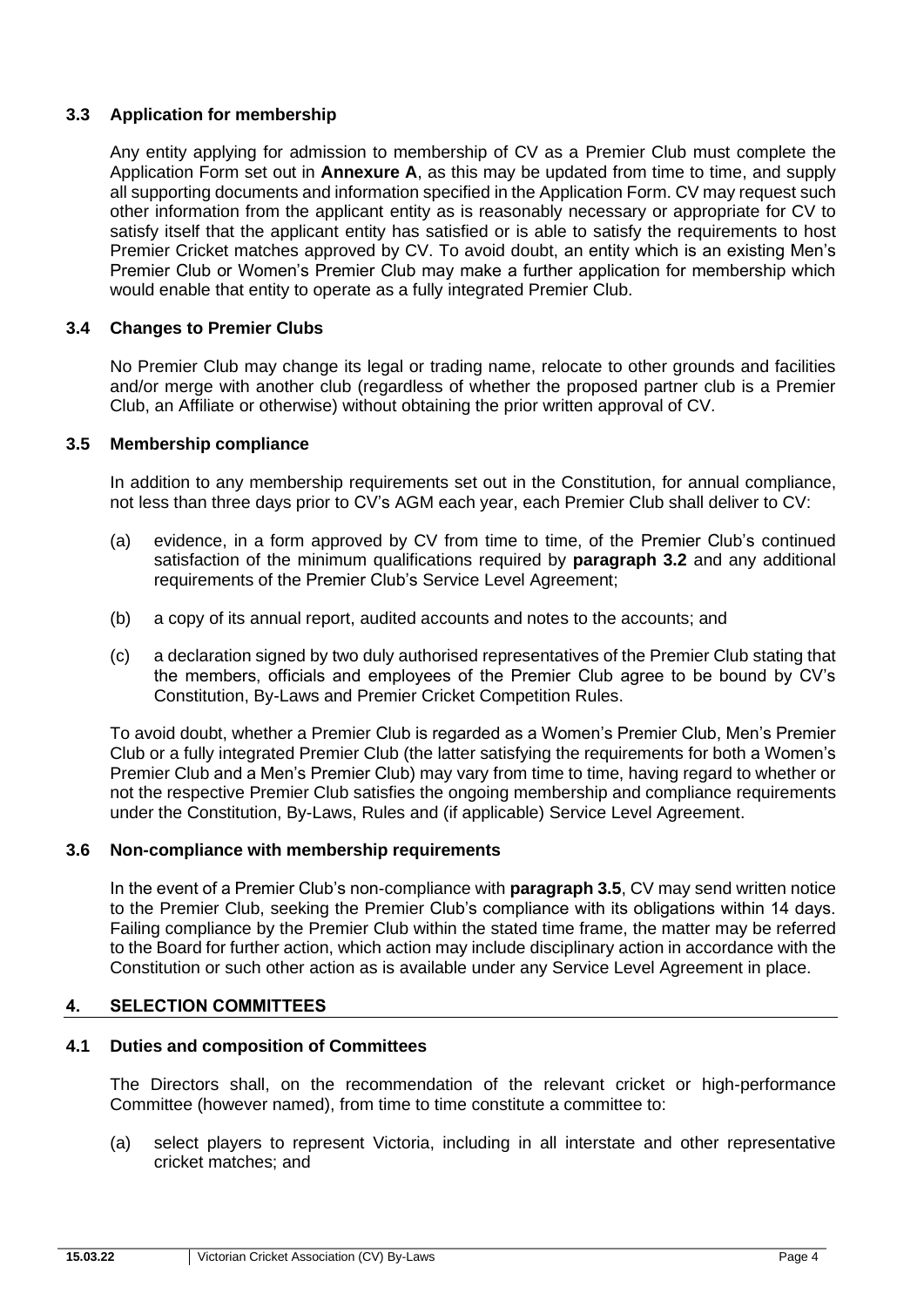(b) recommend to the Directors a captain of the Victorian team prior to commencement of each Season,

(*Selection Committee*) for each of the Victorian Men's and Women's teams. The Selection Committee in each case:

- (c) will consist of at least three members (each of whom shall exercise one vote), any or all of whom may be employees, contractors or consultants of CV with specific roles relating to the management of the Victorian senior squad and Members will be advised accordingly; and
- (d) may, (on the recommendation of the relevant Selection Committee) be assisted by a panel of non-voting advisers (*Advisory Panel*) to observe Premier Cricket Competition matches and other activities and provide information as required on players of interest to the Selection Committee.

#### <span id="page-5-0"></span>**4.2 Recommendation of captain**

Each Selection Committee will make a recommendation to the Directors as to the captain of the Victorian team from time to time. The Directors shall appoint a captain and the person so appointed may be appointed to the Selection Committee by the Directors. In determining the appointment of the captain, the Directors shall have regard to, but shall not be bound to follow, the Selection Committee's recommendation.

#### <span id="page-5-1"></span>**4.3 Proceedings and Quorum**

Each Selection Committee shall govern its proceedings generally in accordance with the meeting provisions of the CV Board set out in clauses 19 and 20 of the Constitution to the extent these are reasonably applicable, however, not less than 50% of members for the time being of a Selection Committee shall constitute a quorum. For the avoidance of doubt, the Directors may override any decisions of the Selection Committee in exceptional circumstances.

# <span id="page-5-2"></span>**5. WOMEN'S PREMIER PANEL**

# <span id="page-5-3"></span>**5.1 Composition of Women's Premier Panel**

The Women's Premier Panel shall consist of the following persons:

- (a) the representative of each Women's Premier Club, appointed in accordance with the procedure in **paragraph [5.3](#page-6-0)** (or **paragraph [5.7](#page-7-3)[\(a\)](#page-7-5)** if applicable), each of whom shall exercise one vote in meetings of the Women's Premier Panel;
- (b) the Women's Premier Panel Chair, elected by the Women's Premier Club representatives in accordance with the procedure in **paragraph [5.2](#page-5-4)** (or **paragrap[h 5.7](#page-7-3)[\(b\)](#page-7-6)** if applicable), who shall exercise one vote in meetings of the Women's Premier Panel; and
- (c) a Director (or nominee) appointed by the Board, who shall not exercise a vote in meetings of the Women's Premier Panel.

# <span id="page-5-4"></span>**5.2 Independent Chair**

The Women's Premier Panel Chair shall be an independent person elected for a term of three years in accordance with the following procedure:

(a) *Qualifications*: a nominee to the position of Women's Premier Panel Chair must be over 18 years of age and be a resident of Victoria.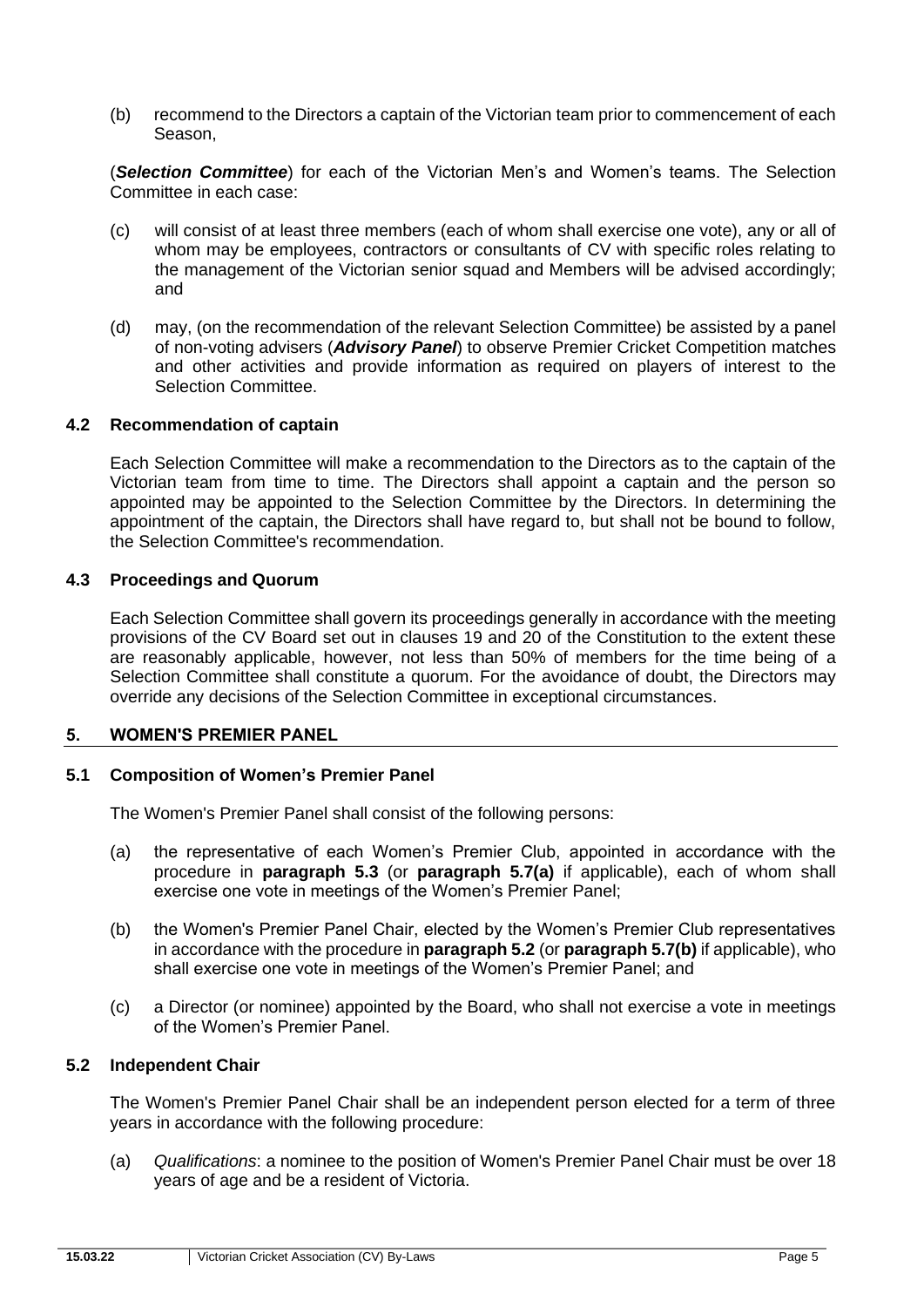- (b) *Call for Nominations*: There shall be a call for nominations 60 days before any meeting of the Women's Premier Clubs at which the election of the Women's Premier Panel Chair is to occur.
- (c) *Nominations:* The Women's Premier Clubs each have the right to nominate one or more individuals for the position of the Women's Premier Panel Chair. Nominations must be:
	- (i) in writing;
	- (ii) on the prescribed form (if any) provided for that purpose;
	- (iii) signed by two duly authorised representatives of the relevant Women's Premier Club;
	- (iv) certified by the nominee (who need not be a financial member of a Women's Premier Club) expressing their willingness to accept the position for which they are nominated; and
	- (v) received by the returning officer (who shall be such person as determined by the Women's Premier Panel from time to time) at least 28 days prior to the meeting of the Women's Premier Clubs at which the election of the Women's Premier Panel Chair is to occur.
- (d) *Voting*: The voting shall be conducted by ballot generally in accordance with the process applicable to elections of Elected Directors in **paragraph [10.6](#page-13-0)** (but with such changes as are necessary or appropriate to give full effect to this election and the provisions of this **paragraph [5.2](#page-5-4)**) and each of the Women's Premier Clubs shall have one vote.
- <span id="page-6-2"></span>(e) The Women's Premier Panel Chair, must within 48 hours of being elected to such position, resign (with immediate effect) from any position that may be held as either:
	- (i) an employee or player of a Women's Premier Club or;
	- (ii) an Official Position within a Women's Premier Club.

# <span id="page-6-0"></span>**5.3 Composition of Women's Premier Panel**

A representative from each Women's Premier Club shall be appointed for a two-year term in accordance with the following procedure:

- <span id="page-6-1"></span>(a) *Qualifications*: a nominee to the position of Women's Premier Club representative must be over 18 years of age, be a resident of Victoria and a member of that Women's Premier Club.
- (b) *Appointment:* Each Women's Premier Club shall appoint a representative to the Women's Premier Panel and shall notify CV of their appointed representative in writing not less than sixty days prior to the meeting of the Women's Premier Clubs at which the election of the Women's Premier Chair is to occur. Each Women's Premier Club may also appoint an alternate representative to represent the interests of the Women's Premier Club if the representative is unavailable or unwilling to attend a particular meeting of the Women's Premier Panel, subject to satisfying the qualification criteria in **sub-paragraph [\(a\)](#page-6-1)** and notifying CV in writing of the details of the alternate representative and the meeting which they are authorised to attend as soon as practicable following the alternate representative's appointment.
- (c) *Exercise of meeting rights:* Only one of the representative or alternate representative of a Women's Premier Club may attend and exercise the Women's Premier Club's rights in any meeting of the Women's Premier Panel.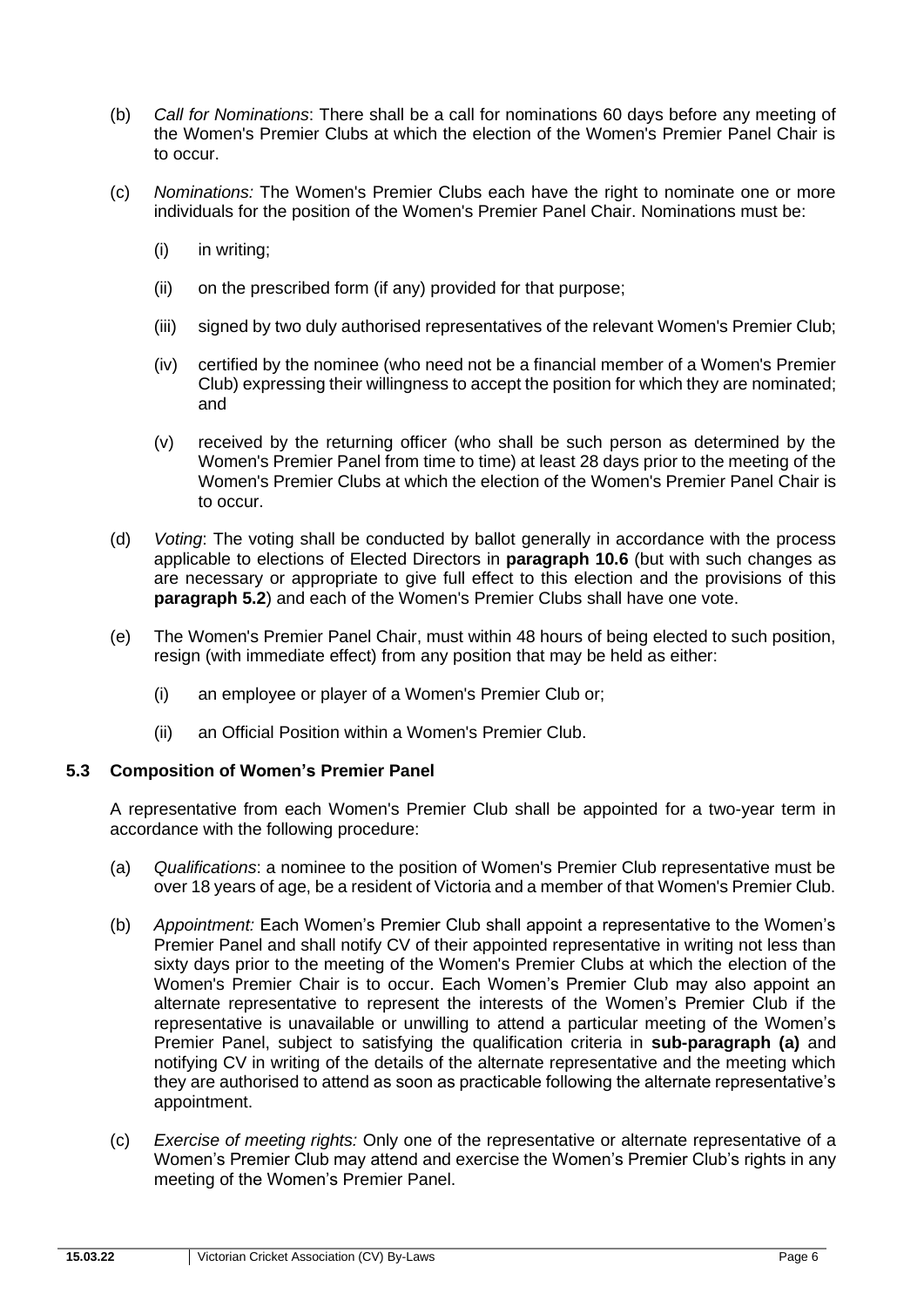# <span id="page-7-0"></span>**5.4 Purpose of Women's Premier Panel**

The function and purpose of the Women's Premier Panel shall be to provide advice to CV in relation to the conduct, organisation and management of Women's Premier Cricket and to represent the interests of the Women's Premier Clubs at meetings of CV. The Women's Premier Panel represents the interests of the Women's Premier Clubs at General Meetings of CV by way of the Women's Premier Panel Chair casting votes in accordance with the CV Constitution. For the avoidance of doubt, the Women's Premier Panel is entitled to direct how the Women's Premier Panel Chair will cast the votes of the Women's Premier Panel at any General Meeting of CV.

# <span id="page-7-1"></span>**5.5 Meetings of Women's Premier Panel**

The Women's Premier Panel shall meet as often as is deemed necessary, but at least four times per year, and wherever possible prior to the CV AGM and General Meetings. Without limiting the power of the Women's Premier Panel to regulate its meetings as it thinks fit, a meeting of the Women's Premier Panel may be held where one or more of the Women's Premier Panel is not physically present at the meeting provided that all persons entitled to attend have a reasonable opportunity to participate in the meeting and that each Women's Premier Panel member has received written notice of the meeting.

# <span id="page-7-2"></span>**5.6 Proceedings of Women's Premier Panel**

Subject to the Constitution or any applicable By-Law or Rule, the Women's Premier Panel may lay down its own rules of procedure, which it may vary as it sees fit. The Women's Premier Panel shall not be subject to requirements of legal formality. Subject to all members of the Women's Premier Panel having been given the relevant notice in writing, a resolution in writing, signed or assented to by facsimile or electronic mail or other form of visible or other electronic communication by a majority of the voting members of the Women's Premier Panel (being entitled to vote and not having a disqualifying interest) shall be valid and effectual as if it had been passed at a meeting of the Women's Premier Panel duly convened and held.

# <span id="page-7-5"></span><span id="page-7-3"></span>**5.7 Casual vacancies**

- (a) A casual vacancy in the position of Women's Premier Panel Chair may be filled by majority vote of the Women's Premier Panel from amongst suitably qualified persons for the remainder of the term. If a casual vacancy in the position of Women's Premier Panel Chair has not been filled, a member of the Women's Premier Panel may act as the Women's Premier Panel Chair for the purposes of representing the interests of the Women's Premier Clubs, including for voting purposes at General Meetings of CV until the casual vacancy is filled. To avoid doubt, **paragraph [5.2](#page-5-4)[\(e\)](#page-6-2)** applies to any person filling a casual vacancy, whether on an acting basis or for the remainder of the term. The Women's Premier Panel shall notify CV in writing of any appointment under this **paragraph [5.7](#page-7-3)** within seven days of appointment.
- <span id="page-7-6"></span>(b) A casual vacancy in the position of a Women's Premier Club's representative may be filled by the relevant Women's Premier Club for the remainder of the term. The Women's Premier Club shall notify CV and the Women's Premier Panel Chair of their representative in writing within seven days of appointment.

# <span id="page-7-4"></span>**6. SERVICE LEVEL AGREEMENTS**

Subject always to the Constitution, the Directors may resolve at any time that CV enter into a Service Level Agreement with entities (including Members) provided that any reimbursement for cricket expenses made under any Service Level Agreement entered into between CV and that entity must: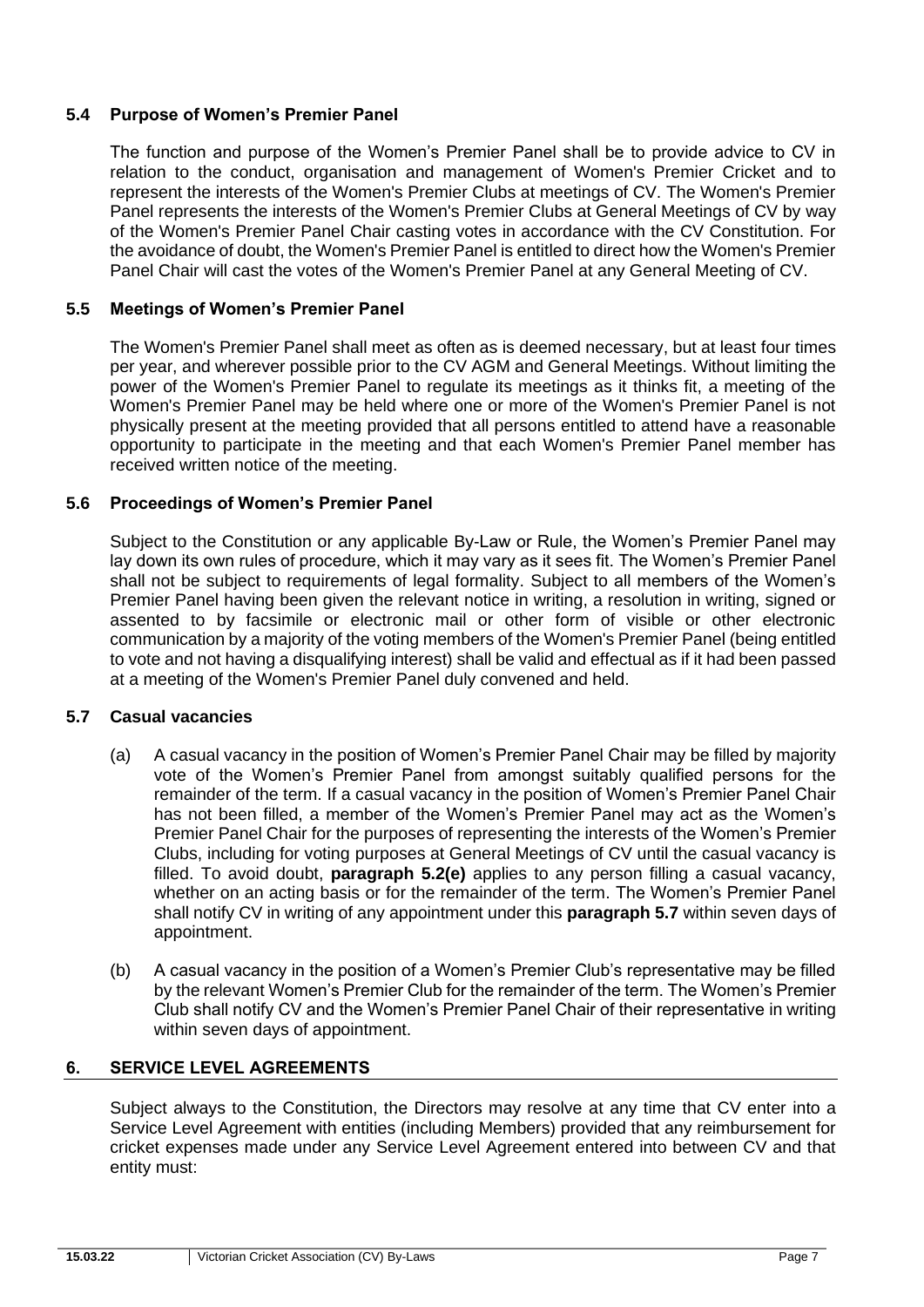- (a) not be distributed to any of the individual members of the relevant service provider (except in accordance with this **paragraph [6](#page-7-4)**);
- (b) be made in return for goods or services properly rendered to CV by the relevant service provider;
- (c) be for the purposes of achieving the principal objects of CV;
- (d) be in return for the relevant service provider promoting and fostering the growth of the sport of Cricket throughout the territory in which the relevant service provider operates; and
- (e) be properly referable to the services provided by that relevant service provider to CV.

A Service Level Agreement must be consistent with the Constitution, By-Laws and Rules. In the event of any inconsistency, the provisions of the Constitution, By-Laws and Rules shall take precedence (in that order) over a provision of any such Services Level Agreement, to the extent of any such inconsistency.

#### <span id="page-8-0"></span>**7. LIFE MEMBERSHIP**

#### <span id="page-8-1"></span>**7.1 Purpose of By-Law**

- (a) This By-Law sets out the manner of admitting Life Members to membership of CV, as determined in accordance with clause 6.2 of the Constitution, where Life Membership is stated as the highest honour which can be bestowed by CV for longstanding and valued service to Cricket in Victoria.
- (b) In this By-Law, a reference to service to CV shall be read as service to any predecessor of CV or entity integrated into CV, including the Victorian Women's Cricket Association.

# <span id="page-8-2"></span>**7.2 Categories of Life Membership**

There shall be two categories of life membership:

- (a) 'player' life membership, with the criteria set out in **paragraph [7.3](#page-8-3)** (*Player Life Members*) and
- (b) 'general' life membership, applicable to individuals other than 'players', with the criteria set out in **paragraph [7.4](#page-9-0) (***General Life Members***)**,

with Player Life Members and General Life Members together to be recognised as Life Members in accordance with the Constitution.

# <span id="page-8-3"></span>**7.3 Player Life Members**

The following criteria shall be considered in any nomination of an individual as a 'Player' Life Member:

- (a) 15 years of service (preferably for Victorian State cricket exclusively);
- (b) a minimum number of Victorian representative matches in all formats, including international, first class 4-day, 1-day and W/BBL T20 matches, based on a weighted points system (as recommended by the relevant cricket or high performance Committee (however named) and approved by the Board from time to time);
- (c) exceptional, long-standing on-field performance, based on statistics such as aggregate runs, wickets, catches etc;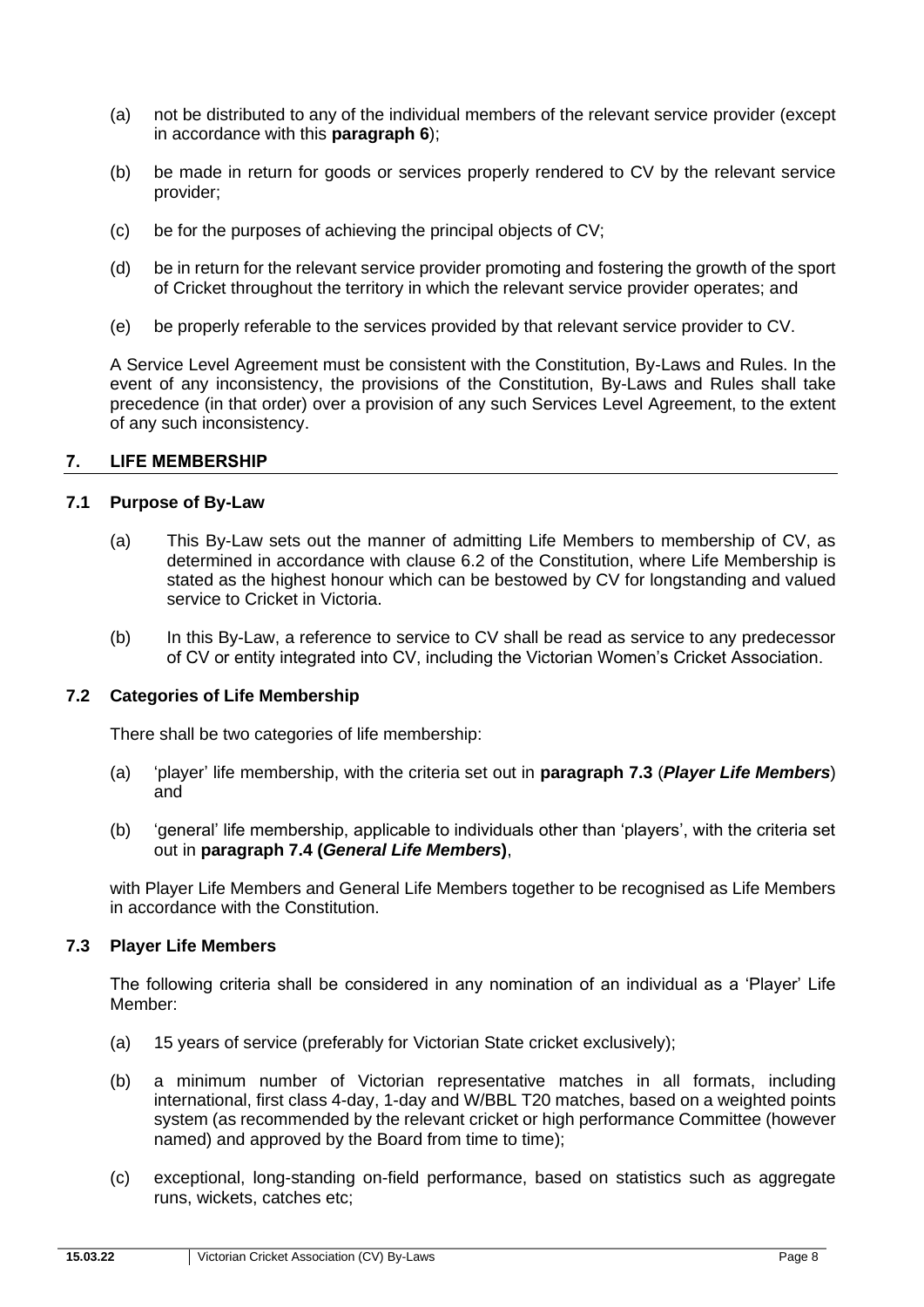- (d) other service to senior Victorian cricket, which may include time as a coach, selector or other officer or role;
- (e) in exceptional cases, the candidate had a disproportionate impact on Victorian cricket, notwithstanding relatively modest statistics for Victoria under sub-paragraphs (a) to (c); and
- (f) retired from active playing service at the time of nomination,

subject always to the candidate not bringing CV or Cricket into disrepute or not having disengaged from CV or Cricket for similar reasons (in this By-Law, a *Disqualifying Factor*).

# <span id="page-9-0"></span>**7.4 General Life Members**

The following criteria shall be considered in any nomination of an individual as a 'General' Life Member (being an individual who does not qualify as a Player Life Member):

- (a) for any individual who has served as a Delegate and/or CV Director:
	- (i) if the individual has served in the capacity of Delegate, and/or CV Director for not less than 15 years in total across these roles, has retired from all roles and is not the subject of any Disqualifying Factor, then subject to this By-Law, the individual may be awarded General Life Membership of CV; and
	- (ii) if the individual has served in the capacity of Delegate and/or CV Director for less than 15 years across these roles and the Board in its discretion has determined that the individual has made a substantial contribution to CV, whether by service on committees, project teams or other valuable role, has retired from all roles and is not the subject of any Disqualifying Factor, then subject to this By-Law, the individual may be awarded General Life Membership of CV; and
- (b) for any individual who has not served as a Delegate and/or CV Director, if the Board in its discretion considers the individual has made a long-term meritorious contribution to CV, has retired from all roles and is not the subject of any Disqualifying Factor, then subject to this By-Law, the individual may be awarded General Life Membership.

# <span id="page-9-1"></span>**7.5 Criteria not determinative**

Satisfying the stated criteria does not infer the automatic granting of Life Membership. Rather, the stated criteria shall provide guidance for the consideration of any nomination for Life Membership by the Directors in accordance with this By-Law, including in relation to any applicable points weighting of the various formats of the game.

# <span id="page-9-3"></span><span id="page-9-2"></span>**7.6 Nomination process**

- (a) The Company Secretary shall ensure a notice seeking nominations for Life Membership is provided to the Voting Members not less than five months prior to the Annual General Meeting of CV, stating a date by which the nomination must be received in order to be considered at the forthcoming Annual General Meeting.
- (b) Any nomination should be in the form of the Life Member Nomination Form attached as **Annexure B** and must include the details of the nominating Member and:
	- (i) in the case of the nominating Member (proposer) being a Life Member, must also include details of another Member who seconds the nomination, together with their signatures; and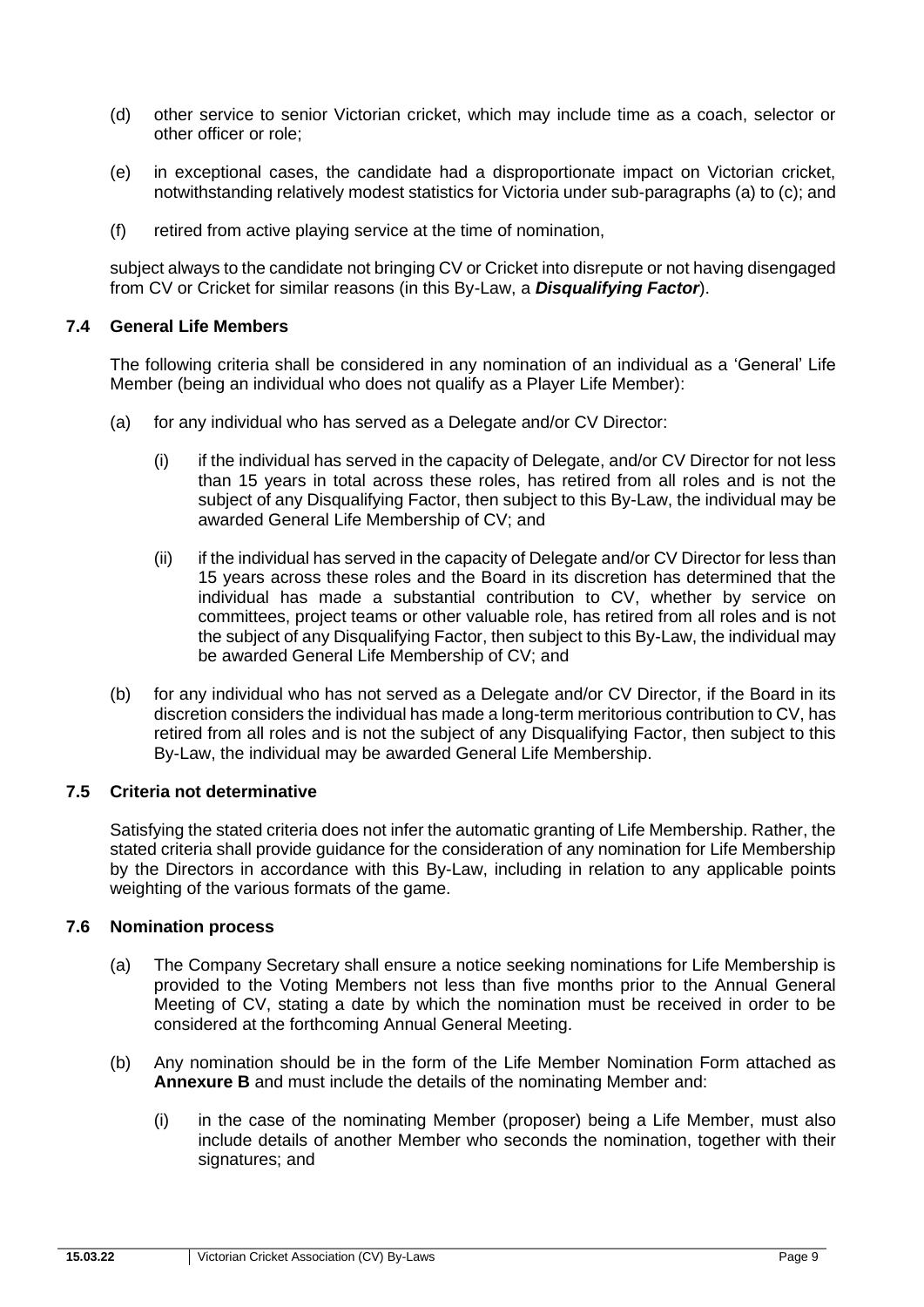(ii) in the case of the nominating Member being a Premier Club or Affiliate, must include the details of two duly authorised representatives of that Premier Club or Affiliate, together with their signatures,

together with details of the nominated individual, full particulars of the individual's contribution to Cricket and expressly address the relevant criteria in the category of Life Membership sought.

- (c) Any nomination received from a Member prior to the stated deadline in the notice given under **paragraph [7.6](#page-9-2)[\(a\)](#page-9-3)**, shall be tabled for consideration at the next Board meeting.
- <span id="page-10-5"></span>(d) A majority decision of Directors is required to recommend a candidate for Life Membership to the Members. The decision of Directors is final and no reasons need to be recorded or given.

# <span id="page-10-0"></span>**7.7 Directors may delegate to sub-committee**

The Directors may, but are not required to, delegate the consideration of nominations to a subcommittee of up to five members, inclusive of three Directors, which committee may make recommendations to the Board regarding those nominations that are considered worthy of an award of Life Membership. The sub-committee shall provide reasons for their recommendation to the Board.

# <span id="page-10-1"></span>**7.8 Recommendations to Members**

Subject always to satisfaction of applicable AGM notice requirements, the Directors' recommendations of any candidate worthy of an award of Life Membership under **paragraph [7.6](#page-9-2)[\(d\)](#page-10-5)** shall be notified to the Members and a decision of the Members made by Special Resolution in accordance with clause 6.3 of the Constitution. To avoid doubt, the award of Life Membership remains subject to the individual concerned satisfying the membership procedures set out in clause 6.2 of the Constitution.

# <span id="page-10-2"></span>**7.9 Entitlements of Life Member**

The benefits and entitlements of Life Members (or any category thereof) shall be approved by the Board, as this may vary from time to time, and notified to the Life Member on an annual basis.

# <span id="page-10-3"></span>**7.10 Review of Life Membership**

The award of Life Membership (or the benefits and entitlements of an individual thereunder) may:

- (a) be suspended or terminated by the Board if:
	- (i) the Life Member breaches the requirements of the Constitution or the By-Laws and fails to remedy the breach on notice in writing from CV; or
	- (ii) a Disqualifying Factor occurs at any time after the award of Life Membership; or
- (b) be relinquished by the individual by notice in writing to CV.

# <span id="page-10-4"></span>**8. RECOGNITION OF AFFILIATES**

(a) Affiliates may be recognised as Members in accordance with clauses 6.1(d) and 6.7 of the Constitution. This By-Law sets out the basis on which parties may apply for this category of membership.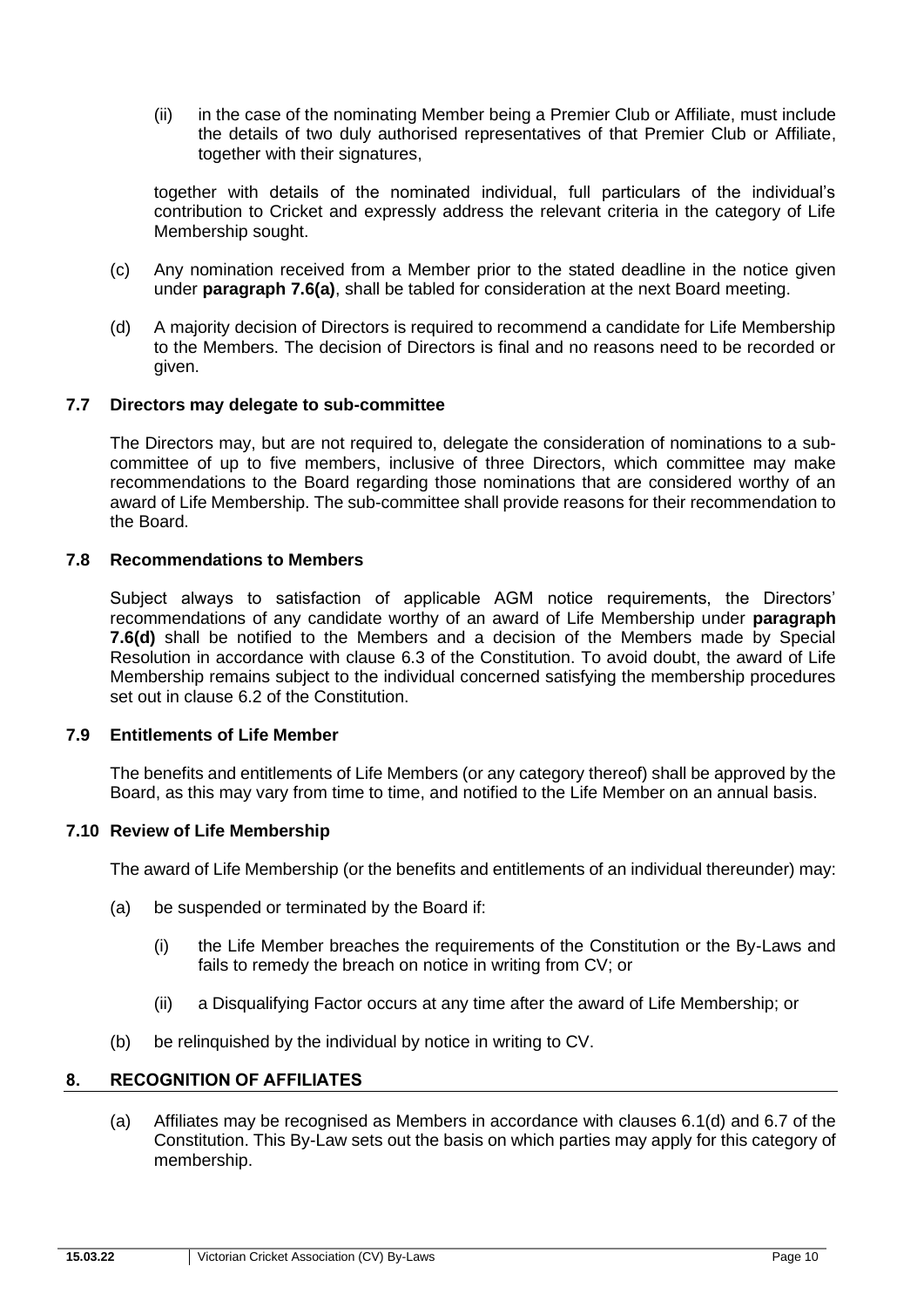- (b) In addition to any requirement under the Constitution (unless otherwise determined by the Directors under clause 6.7(a) of the Constitution), a party seeking membership as an Affiliate:
	- (i) shall warrant that it will not itself or have or allow its members or participants to be engaged or involved in 'disapproved cricket' (being unsanctioned or unauthorised cricket) contrary to any applicable ICC or CA regulations;
	- (ii) shall demonstrate it seeks to be affiliated with Cricket in Victoria in a manner which is consistent with the Objects and which will further the best interests of CV and/or Cricket in Victoria;
	- (iii) may have a previous affiliation with CV or CV's Members or other entities affiliated with CV's Members, whether as a peak community body, association or club operating in Victorian, which previous affiliation shall not be an automatic bar to recognition by CV as an Affiliate;
	- (iv) if a multi-sport organisation, must appoint a representative who represents the interests of all members or participants of the entity who play or otherwise participate in Cricket; and
	- (v) shall satisfy such other requirements of membership as may be required by the Directors from time to time.
- (c) In addition to the requirements set out in clause 6.7 of the Constitution, any entity applying for admission to membership of CV as an Affiliate must forward, with the Affiliate Membership Application Form set out in **Annexure C**, as this may be updated from time to time:
	- (i) a copy of its last audited balance sheet, signed by duly two authorised representatives;
	- (ii) such other information as is reasonably necessary or appropriate for CV to satisfy itself that the applicant entity has Objects and activities consistent with those of CV; and
	- (iii) such other requirements as may be required by the Directors from time to time.
- (d) The Directors may resolve to grant Affiliate membership status on such terms and conditions of membership as the Directors consider appropriate in all the circumstances, having regard to factors such as:
	- (i) the integration of technology systems and platforms such as will facilitate appropriate registration, competition management systems, data collection, fee payment (if any) and communication with the individual participants or other members of the Affiliates as appropriate;
	- (ii) ensuring the alignment of the Affiliate's objects with CV's Objects and in the best interests of Cricket in Victoria;
	- (iii) any previous refusal to grant such membership, and relevant reasons for such refusal; and
	- (iv) such other matters as the Directors consider appropriate in their discretion, having regard to the best interests of Cricket in Victoria.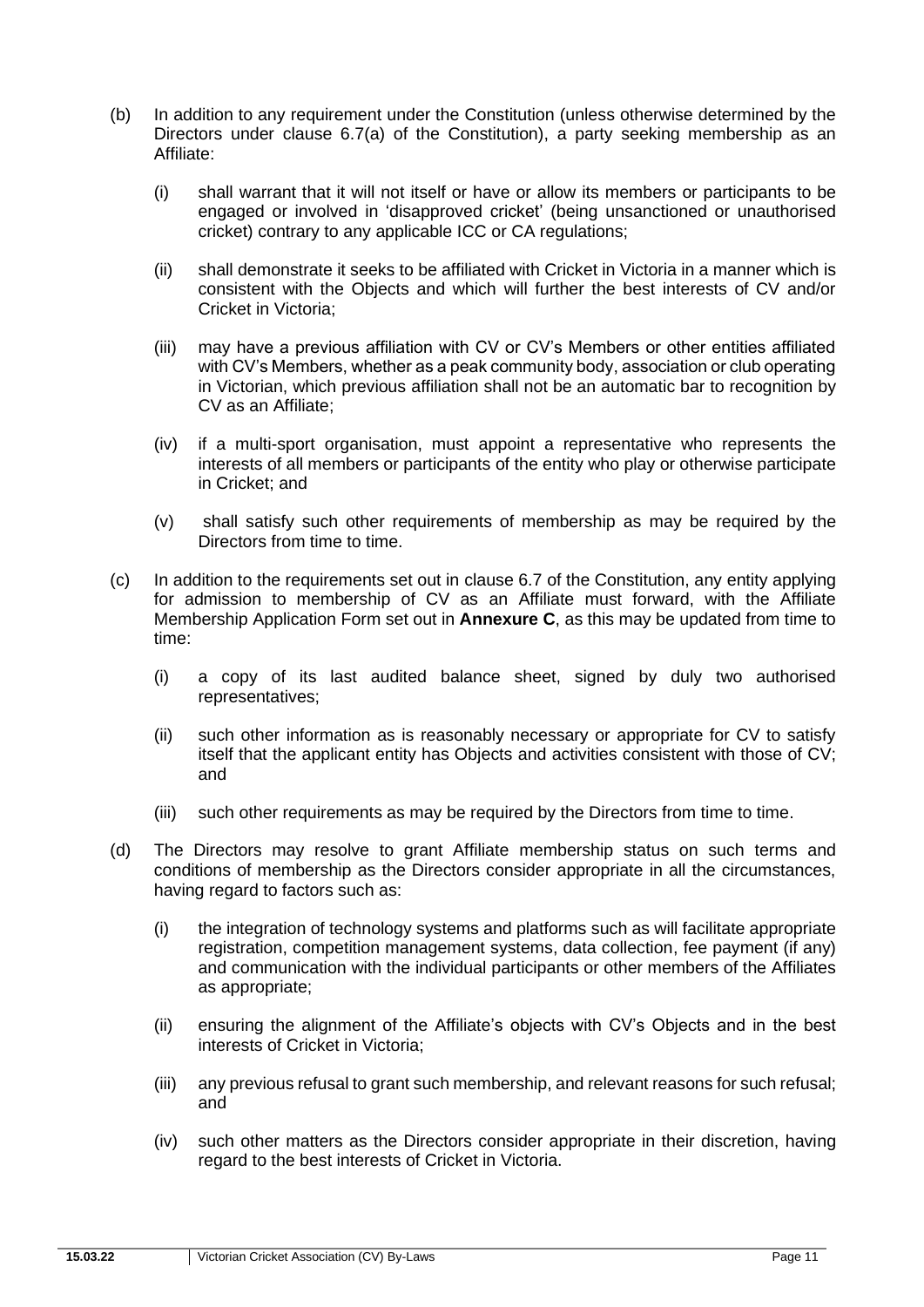# <span id="page-12-0"></span>**9. JUDICIAL BODIES AND RECOGNITION OF PENALTIES**

#### <span id="page-12-1"></span>**9.1 Rules for operation of CV Judicial Bodies**

Further to clauses 24.2(f) and 24.3(g) of the Constitution, the Premier Cricket Competition Rules shall provide for the operation of the CV Tribunal and the CV Appeals Tribunal.

#### <span id="page-12-2"></span>**9.2 Forfeiture of rights**

While under disqualification or suspension:

- (a) a Member shall forfeit all the rights and privileges held as a Member of CV;
- (b) a Member's representatives shall cease to serve on any committee of CV; and
- (c) a Member shall be barred from competing in any match played under the auspices of CV.

#### <span id="page-12-3"></span>**10. ELECTIONS**

#### <span id="page-12-4"></span>**10.1 Conduct of voting**

This By-Law sets out the manner of voting for Elected Directors as determined by the Board in accordance with clause 15.3(d) of the Constitution.

#### <span id="page-12-5"></span>**10.2 Statements by candidates**

A candidate may provide a biography and/or statement (*Candidate Statement*) of not more than 500 words supporting their candidacy. Candidate Statements must be received at the registered office of CV by the date for the close of nominations in accordance with clause 15.2 of the Constitution. Candidate Statements which are received within time are to be made available to Voting Members not less than 14 days prior to the Annual General Meeting. A Candidate Statement under this paragraph need not be made available if it is more than 500 words in length or is, in the opinion of the Company Secretary, defamatory or otherwise unlawful.

### <span id="page-12-6"></span>**10.3 Valid nominations**

Nominations will only be considered valid if all requirements of the form of nomination, as specified in clause 15.2 of the Constitution, are able to be validated by CV as satisfied. An invalid nomination (whether due to failure to satisfy the requirements of clause 15.2 of the Constitution or CV's inability to validate that these requirements have been satisfied) will prevent the nominee being considered as a candidate in the election.

#### <span id="page-12-7"></span>**10.4 Ballot not required**

If a ballot is not required and candidates are declared elected under clause 15.3(a) of the Constitution, any such declaration by the Company Secretary to that effect is final.

#### <span id="page-12-8"></span>**10.5 Distribution of ballot papers**

If a ballot is required:

- (a) ballot papers will be in a form and contain the information;
- (b) a Returning Officer (as the Company Secretary's nominee) and/or such scrutineers may be appointed for the conduct of the ballot; and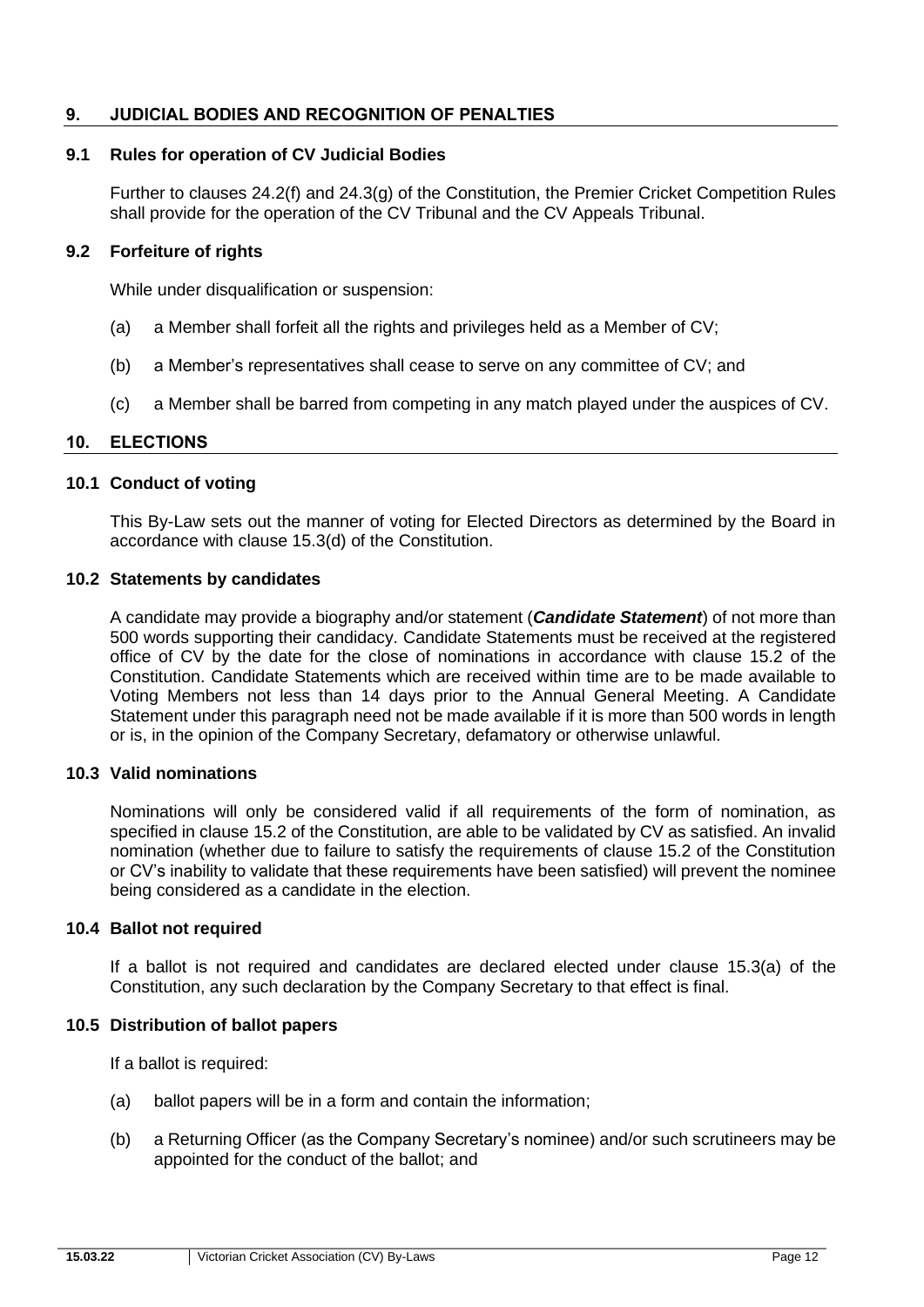(c) ballot papers will be distributed in such manner to Delegates of eligible Voting Members at the relevant Annual General Meeting at which the election is to occur

as the Company Secretary sees fit.

#### <span id="page-13-0"></span>**10.6 Voting**

Voting is by exhaustive ballot and shall be recorded on ballot papers for each Elected Director vacancy as follows in **sub-paragraphs [\(a\)](#page-13-1)** to **[\(f\)](#page-13-2)**:

- <span id="page-13-5"></span>(a) The ballot papers will be distributed, and each Delegate requested to mark the box next to the name of their sole preferred candidate from amongst all candidates. Delegates may abstain by not marking the box next to any candidate however an abstention does not constitute a vote cast for the purposes of this voting procedure.
- <span id="page-13-1"></span>(b) If, upon the counting of the above votes:
	- (i) one candidate receives a simple majority of votes cast, that candidate is elected; or
	- (ii) no candidate receives a simple majority of votes cast, the candidate(s) with the lowest number of votes (which may be zero) is/are eliminated, unless to do so would result in there being less than two remaining candidates, in which case **sub-paragraph [\(d\)](#page-13-3)** applies.
- <span id="page-13-4"></span>(c) A further ballot or ballots will then be conducted between the remaining candidates in accordance with the process set out above, until one candidate receives a simple majority of votes cast, upon which that candidate is elected.
- <span id="page-13-3"></span>(d) If after a ballot has been conducted any two or more candidates receive an equal number of votes and it is necessary for one of them to be eliminated, then a special ballot will be held between only those candidates, and otherwise in accordance with the process in this voting procedure, to decide which of those candidates will be eliminated.
- (e) If on any ballot between two candidates, such candidates receive an equal number of votes, then a re-ballot will be conducted. If such re-ballot remains tied, the candidate to be eliminated (or elected under **sub-paragrap[h\(c\)](#page-13-4)**) will be determined by the Company Secretary by lot.
- <span id="page-13-2"></span>(f) Where at any time it is necessary for one or more candidates to be eliminated the chair shall only declare the name of the candidate(s) to be eliminated and shall not disclose the number of votes received by any candidate.

The process in **sub-paragraphs [\(a\)](#page-13-5)** to **[\(f\)](#page-13-2)** above will be repeated for any subsequent Elected Director vacancy, except that the ballot(s) will exclude the name of the candidate elected to the first director vacancy.

Completed ballot papers must be returned to the Company Secretary (or nominee) immediately on request. Any ballot paper not returned within a reasonable time of request, as determined by the Company Secretary (or nominee) will not be counted. To avoid doubt, subject always to the Constitution and the Act and notwithstanding reference to '*ballot papers'*, the voting processes outlined in this **paragraph [10](#page-12-3)** may be replicated, with such minor adjustments as are necessary or appropriate to give effect to this **paragraph [10](#page-12-3)** in any virtual voting process as may be required or available in a telecommunications meeting, rather than in person at a physical meeting.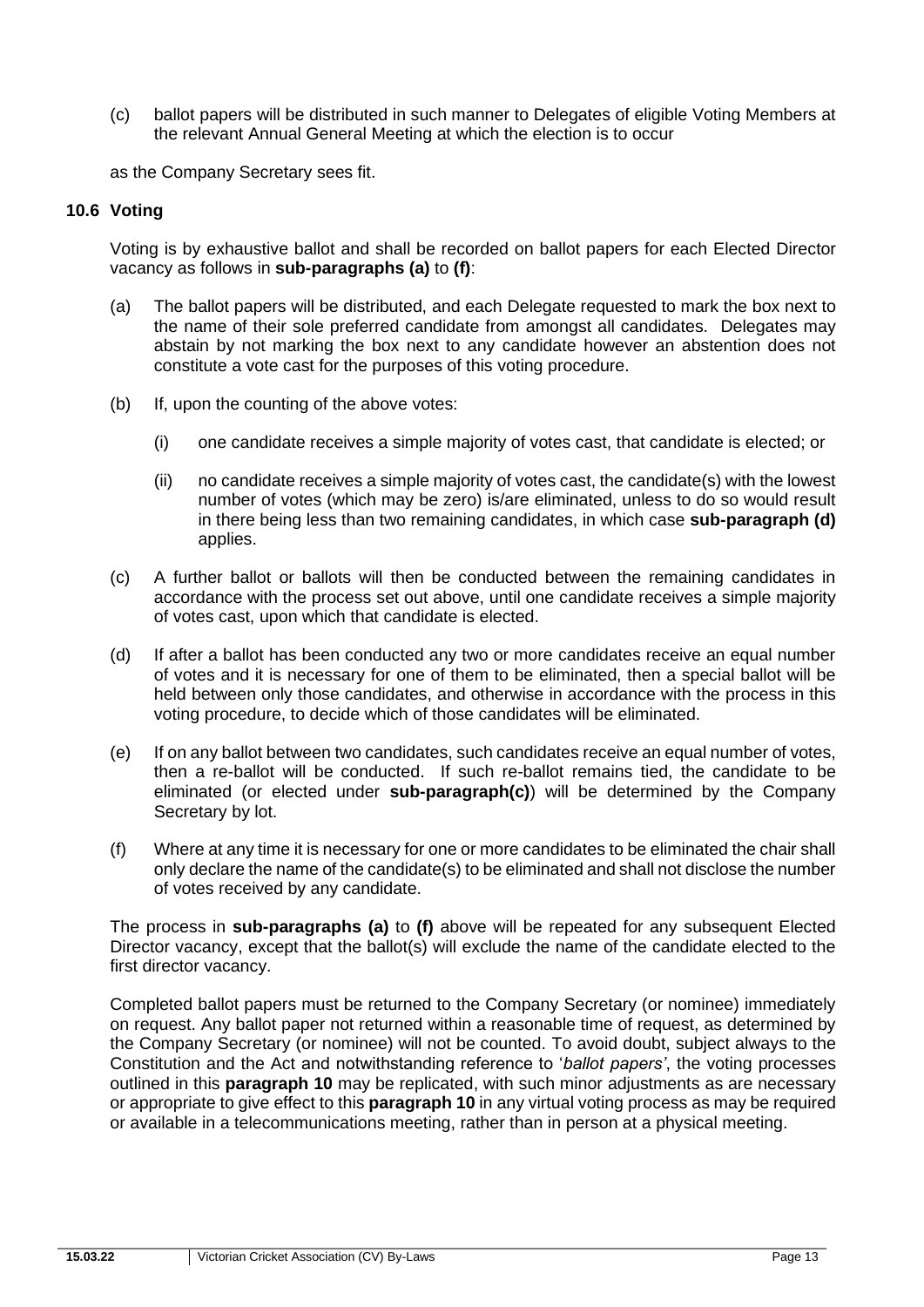# <span id="page-14-0"></span>**10.7 Scrutiny of returned ballot papers**

Except as provided in this paragraph, a ballot paper is formal and effect must be given to the Delegate's intention as far as that intention is clear. A ballot paper is informal if:

- <span id="page-14-4"></span>(a) marks are placed in boxes next to the names of two or more candidates;
- (b) marks, graffiti, slogans etc are included, but no mark is marked in the box next to any candidate name;
- (c) marks, graffiti, slogans etc make any candidate selection illegible; or
- <span id="page-14-5"></span>(d) in the opinion of the Company Secretary (or nominee), it is not authentic or otherwise doesn't satisfy the requirements of the voting procedure in **paragraph [10](#page-12-3)**.

The Company Secretary (or nominee), must examine or validate each ballot paper and those ballot papers which are formal must be counted. A decision by the Company Secretary (or nominee), under this **paragraph [10.7](#page-14-0)** is final.

# <span id="page-14-1"></span>**10.8 Counting votes**

In counting votes in each Elected Director election, the Company Secretary (or nominee) may act:

- (a) to set aside from the count as informal any ballot paper falling within any of **sub-paragraphs [10.7](#page-14-0)[\(a\)](#page-14-4)** to **[\(d\)](#page-14-5)**;
- (b) to count a vote for each candidate in which the box next to their name is marked on the ballot papers admitted to the count; and
- (c) otherwise in accordance with the procedure set out in **paragraph [10.6](#page-13-0)**.

# <span id="page-14-2"></span>**10.9 Declaration of results**

As soon as possible after the result of each Elected Director election is ascertained, the Company Secretary (or nominee) will:

- (a) declare the successful candidate elected;
- (b) notify the candidate of the results of the election; and
- (c) publish the results in any manner they consider appropriate.

A declaration made by the Company Secretary (or nominee) under this paragraph is final.

# <span id="page-14-3"></span>**11. REVIEW OF PREMIER CRICKET COMPETITION RULES**

- (a) CV will, on an annual basis, conduct a review of the Premier Cricket Competition Rules, having regard to any submissions received from Premier Clubs in accordance with this By-Law.
- (b) CV will, by notice in writing on an annual basis, invite the Premier Clubs to make submissions on any proposed changes (including reasons for such changes) to the Premier Cricket Competitions Rules, in the period between February 1 and April 30 or such later date as is nominated by CV.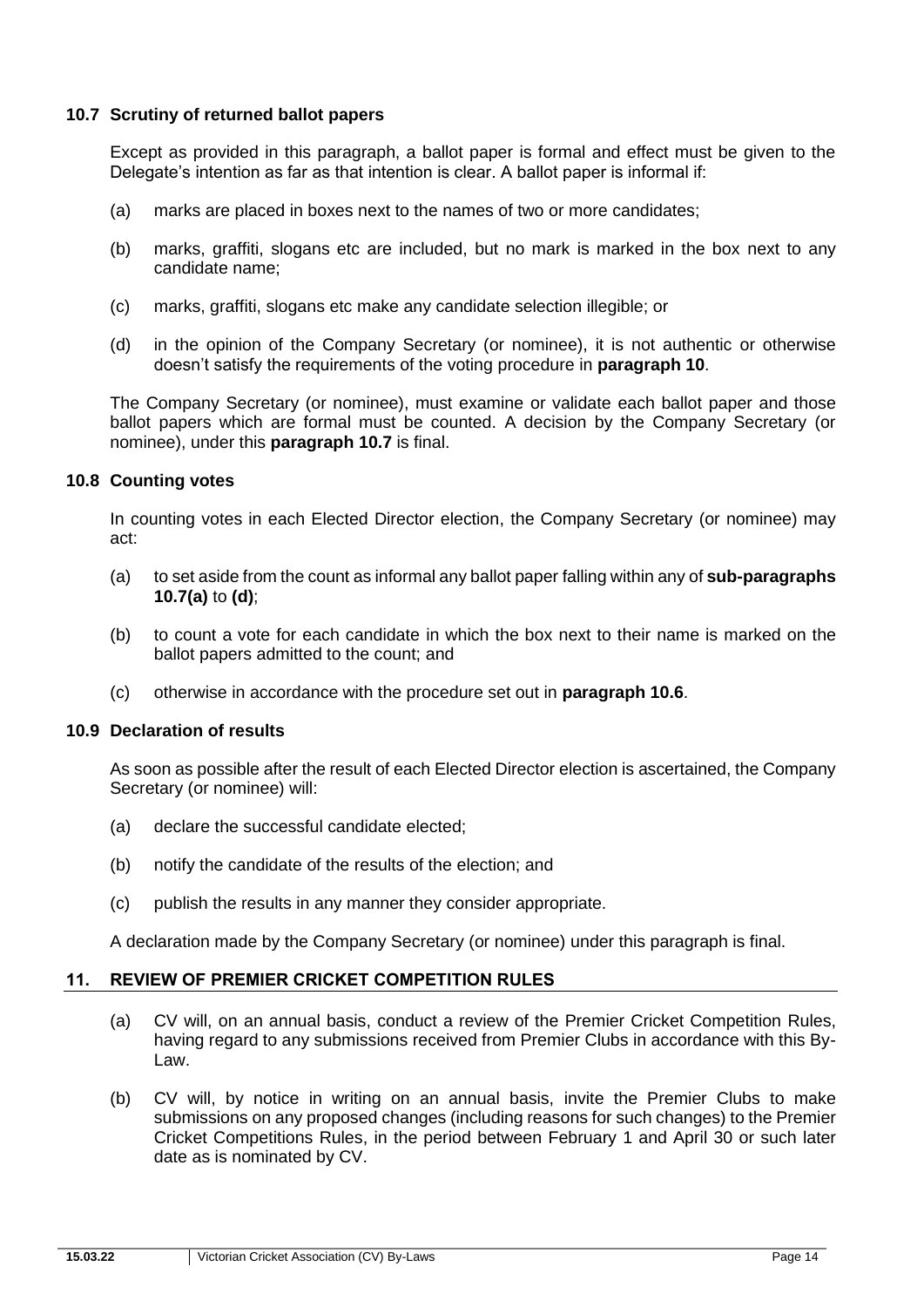- (c) Any submissions received by CV prior to April 30 or such later date as is nominated by CV will be considered for introduction in the next Season. To avoid doubt, CV is under no obligation to implement a suggested change to the Premier Cricket Competition Rules.
- (d) CV shall convene a working group to undertake the review of the Rules, which working group shall include:
	- (i) at least one person with a legal qualification or with strong knowledge of legal processes associated with hearings and tribunals; and
	- (ii) at least one person from CV.
- (e) The working group shall make recommendations regarding changes to the Premier Cricket Competition Rules to the Board for approval not later than 1 June or such later date as is nominated by CV. Any recommended changes shall be consistent with the Constitution and By-Laws.
- (f) The Members shall be notified of the updated Premier Cricket Competition Rules for the next Season not later than 15 July or such later date as is nominated by CV.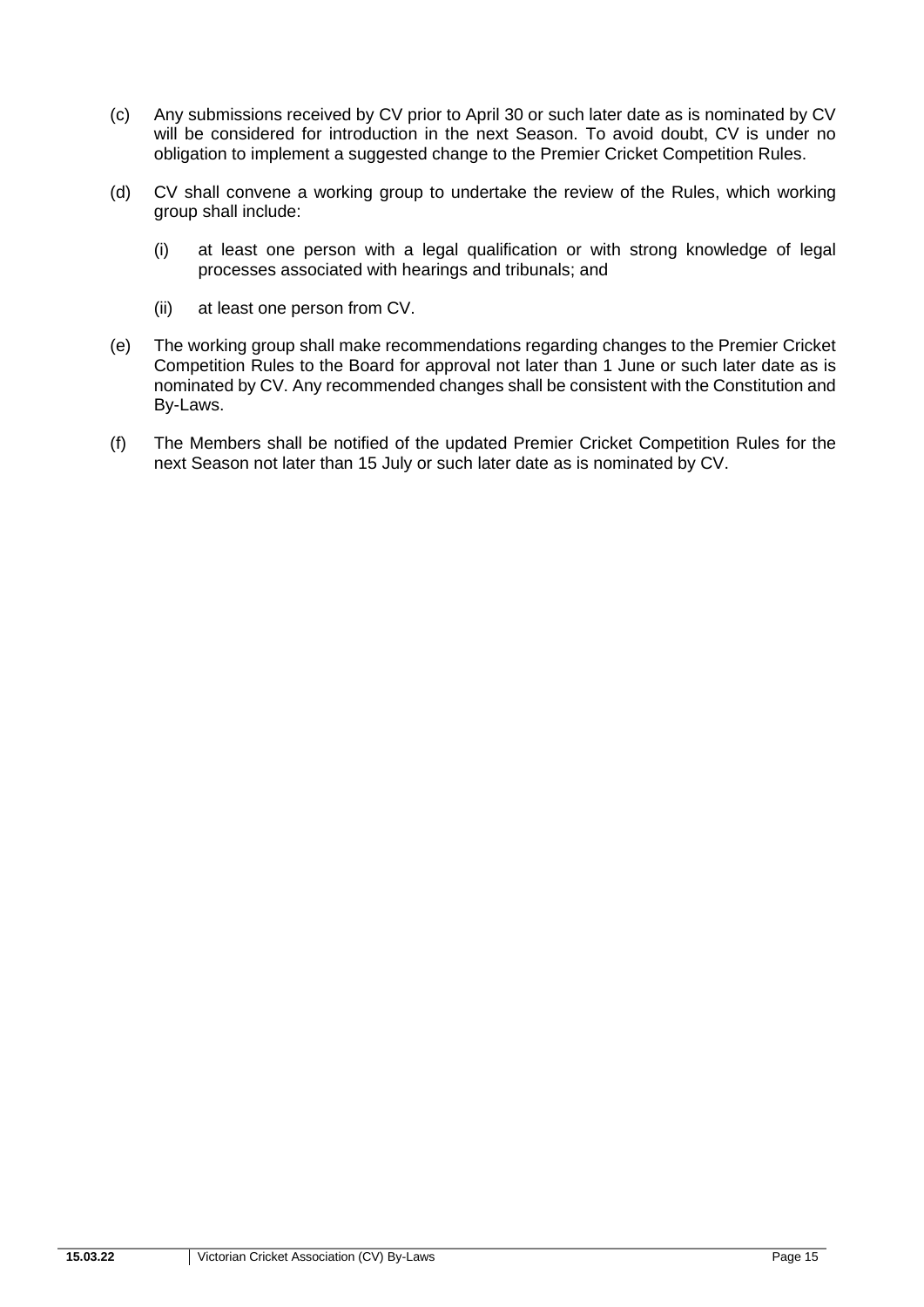# <span id="page-16-0"></span>**SCHEDULE**

# **EXTRACT OF DEFINITIONS AND INTERPRETATION FROM THE CV CONSTITUTION**

# **[Note: the references to clauses here are to clauses in the CV Constitution]**

# **1.1 Definitions**

**Act** means the *Corporations Act 2001* (Cth).

**Affiliate** means any cricket association (including a Regional Association) in the State of Victoria which qualifies as such under **clause 6.7**.

**AGM** or **Annual General Meeting** means the annual General Meeting of CV required to be held by CV in each calendar year.

**Appointed Director** means a Director appointed under **clause 16**.

**Board** or **Directors** means all or some of the Directors of CV acting as a board.

**By-Law** means a By-Law made under **clause 26**.

**CA** means Cricket Australia.

**CA Constitution** means the constitution and includes any by-laws made by CA in force from time to time.

**CEO** means a person appointed as chief executive officer of CV by the Board under **clause 21**. If a chief executive officer has not been appointed by the Board, all references to *CEO* in this Constitution will be taken to refer to the Board.

**Chair** means the person elected under **clause 19.6**.

**Committee** means a committee established by the Board under **clause 23**.

**Company Secretary** means a person appointed as a company secretary of CV by the Directors under **clause 22**.

**Constitution** means CV's Constitution as amended from time to time, and a reference to a particular clause is a reference to a clause of CV's Constitution.

**Cricket** means the game of cricket as recognised by the ICC from time to time.

**CV Appeals Tribunal** means the tribunal appeals panel appointed by the Directors under **clause**  Error! Reference source not found. to hear appeals from decisions of the CV Tribunal and which o perates in accordance with the By-Laws.

**CV Tribunal** means the tribunal panel appointed by the Directors under **clause 24.2** to hear matters arising from or associated with the conduct of matches, players and other participants and which operates in accordance with the By-Laws.

**Delegate** means and includes:

(a) a Representative appointed to represent a Voting Member in meeting or in voting on a resolution in accordance with this Constitution and the Act; and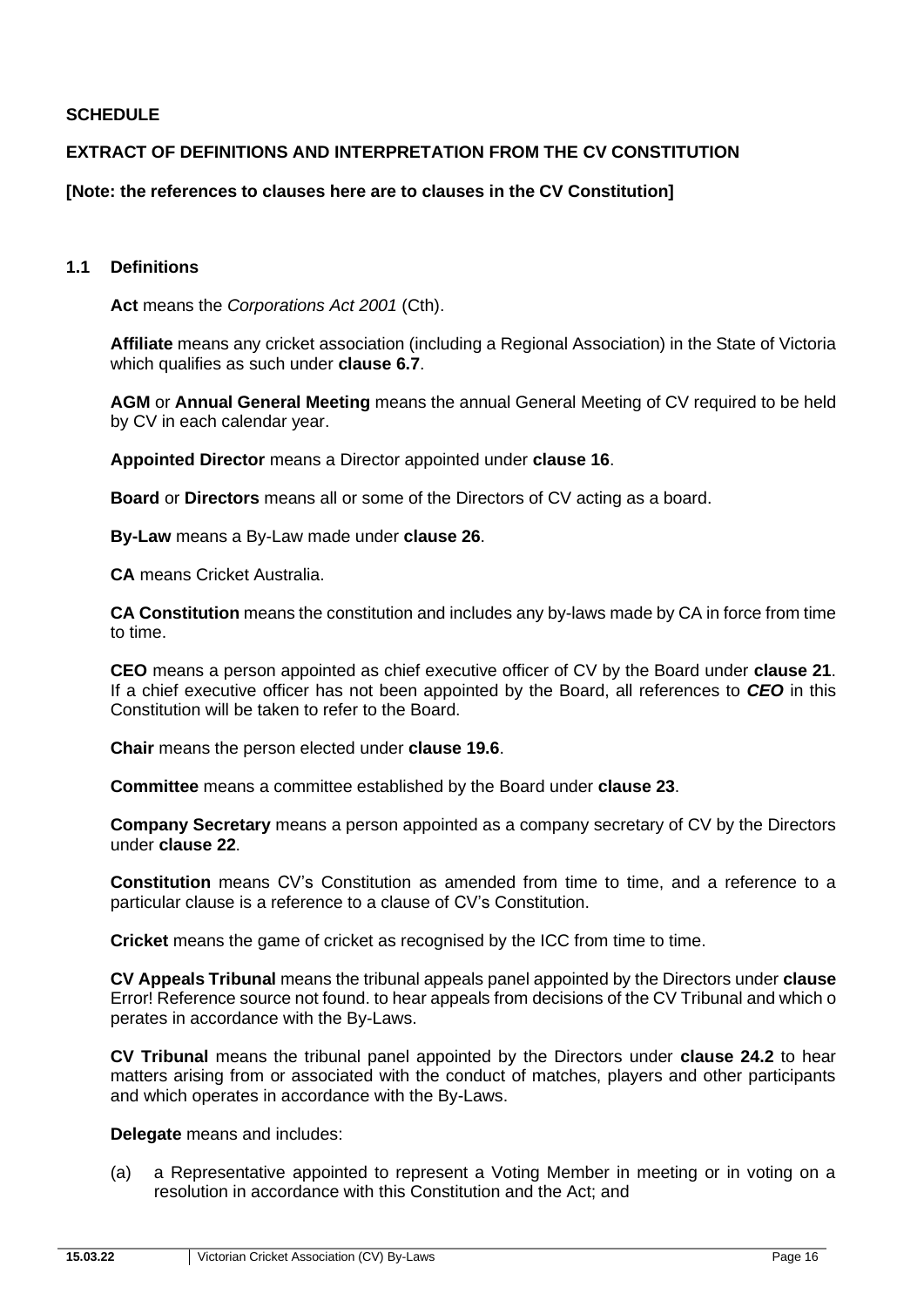(b) the Women's Premier Panel Chair,

and where applicable includes any duly authorised alternate Delegate.

**Delegates Meeting** means a quarterly General Meeting under **clause 11.2(a)**.

**Director** means a director of CV and includes Elected Directors and Appointed Directors.

**Elected Director** means a Director of CV elected under **clause 15**.

**General Meeting** means a general meeting of Members and includes a Delegates Meeting and a Special General Meeting.

**ICC** means International Cricket Council.

**ICC Rules and Regulations** mean the applicable rules and regulations of the ICC in force from time to time.

**Intellectual Property** means all rights subsisting in copyright, business names, names, trademarks (or signs), logos, designs, equipment including computer software, images (including photographs, videos or films) or service marks relating to CV or any activity of or conducted, promoted or administered by CV.

**Life Member** means a Member admitted to membership of CV under **clause 6.3**.

**Member** means a member of CV under **clause 6**.

**Member Disciplinary Committee** means a committee appointed by the Directors under **clause 8.1** to hear matters arising from or associated with the alleged conduct of Members.

**Member Disciplinary Appeals Panel** means an appeals panel appointed by the Directors under **clause 8.1** to hear appeals from decisions of a Member Disciplinary Committee.

**Men's Premier Club** means any club which has the necessary requirements to qualify and is admitted as such under **clause 6.4** and the By-Laws.

**Objects** mean the objects of CV in **clause 3.1**.

**Official Position** means, in connection with any Voting Member, a person who:

- (a) is an employee, or holds a position, whether elected or appointed, as president, vice president, chairperson, deputy chairperson, secretary, treasurer, director or equivalent, of that Voting Member or a body corporate or organisation which is owned or controlled by, or has, directly or indirectly, a material ownership or financial interest in that Voting Member; or
- (b) has, directly or indirectly, a material ownership or financial interest in that Voting Member.

**Premier Club** means any of the Men's Premier Clubs and the Women's Premier Clubs, irrespective of whether the men's and women's clubs are fully integrated, co-located, stand-alone or otherwise.

**Premier Cricket Competition** means the cricket competition/s contested by the Premier Clubs.

**Regional Association** means such legal entity as is acknowledged and approved by CV as the peak association for the administration of cricket in any geographical region of Victoria designated in the By-Laws from time to time.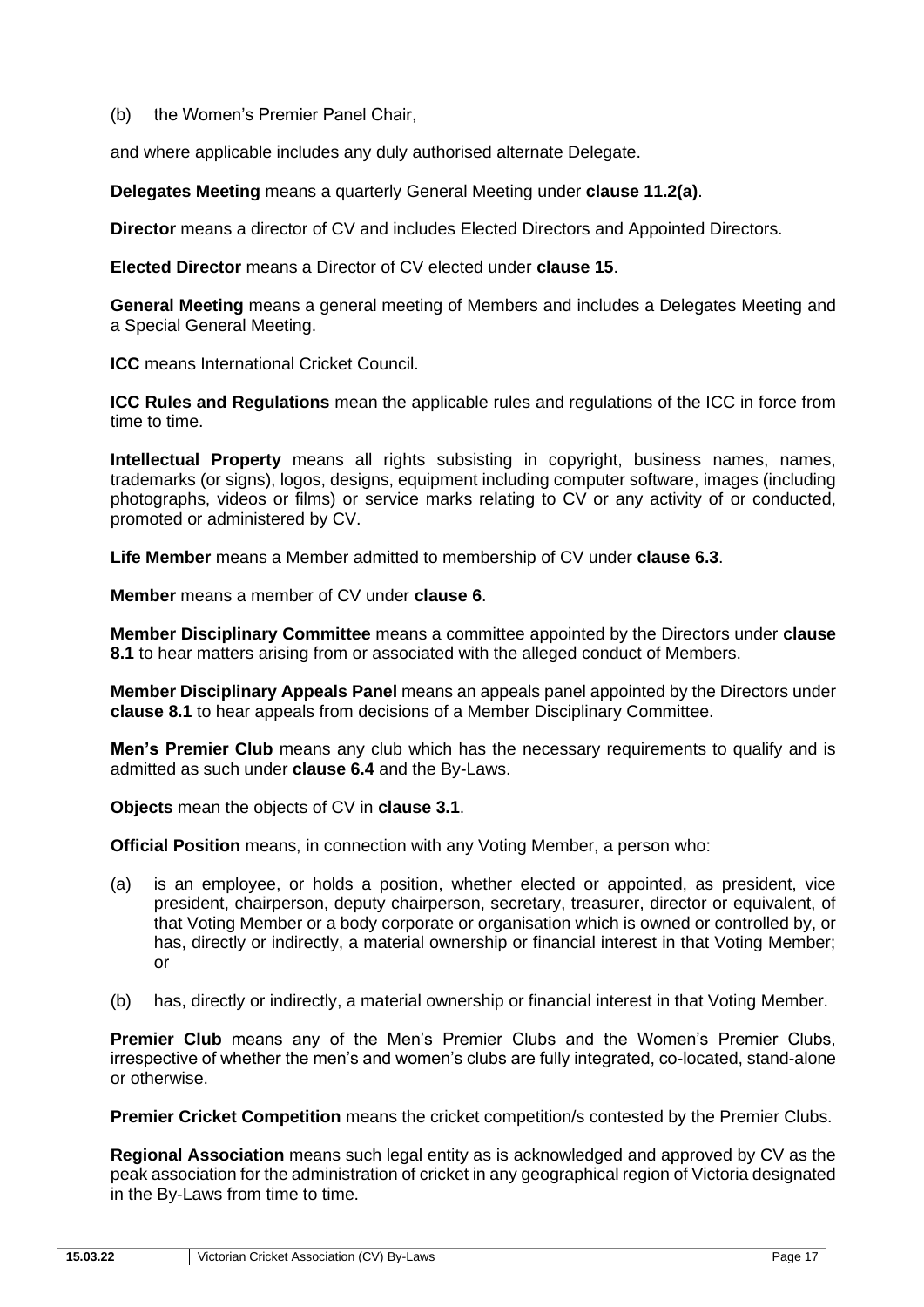**Registration** means registration or affiliation of a Member, such registration or affiliation being in the form of a signed application form and, in the case of Life Members, their consent to membership of CV as required by **clause 6.2**. *Registered* has a corresponding meaning.

**Representative** means a person (other than a proxy) appointed in accordance with the Act to represent a body corporate.

**Rules** means rules made by CV or a committee of CV, including Premier Cricket Competition Rules.

**Special General Meeting** means a General Meeting other than an Annual General Meeting or a Delegates Meeting.

**Special Resolution** has the same meaning as that given to it in the Act.

**VCCL** means the Victorian Country Cricket League Inc.

**VMCU** means the Victorian Metropolitan Cricket Union.

**Voting Member** means those Members of CV entitled to vote in General Meeting as set out under **clauses 6.1** and **6.2**

**VSDCA** means the Victorian Sub-District Cricket Association Inc.

**Women's Premier Club** means any club which has the necessary requirements to qualify and is admitted as such under **clause 6.4** and the By-Laws.

**Women's Premier Panel** means the panel constituted as such under the By-Laws and responsible for the representation of the Women's Premier Clubs to CV in accordance with **clause 6.5**.

**Women's Premier Panel Chair** means the chair of the Women's Premier Panel as elected under **clause 6.5** and the By-Laws.

# **1.2 Interpretation**

In this Constitution unless the context requires otherwise:

- (a) (**presence of a Member**) a reference to a Member present at a General Meeting means the Member present in person or by proxy or Delegate/s;
- (b) (**document**) a reference to a document or instrument includes any amendments made to it from time to time and, unless the contrary intention appears, includes a replacement;
- (c) (**gender**) words importing any gender include all other genders;
- (d) (**person**) the word person includes a firm, a body corporate, a partnership, a joint venture, an unincorporated body or association or an authority;
- (e) (**successors**) a reference to an organisation includes a reference to its successors or assigns and includes a merged or amalgamated organisation;
- (f) (**singular includes plural**) the singular includes the plural and vice versa;
- (g) (**instruments**) a reference to a law includes regulations and instruments made under it;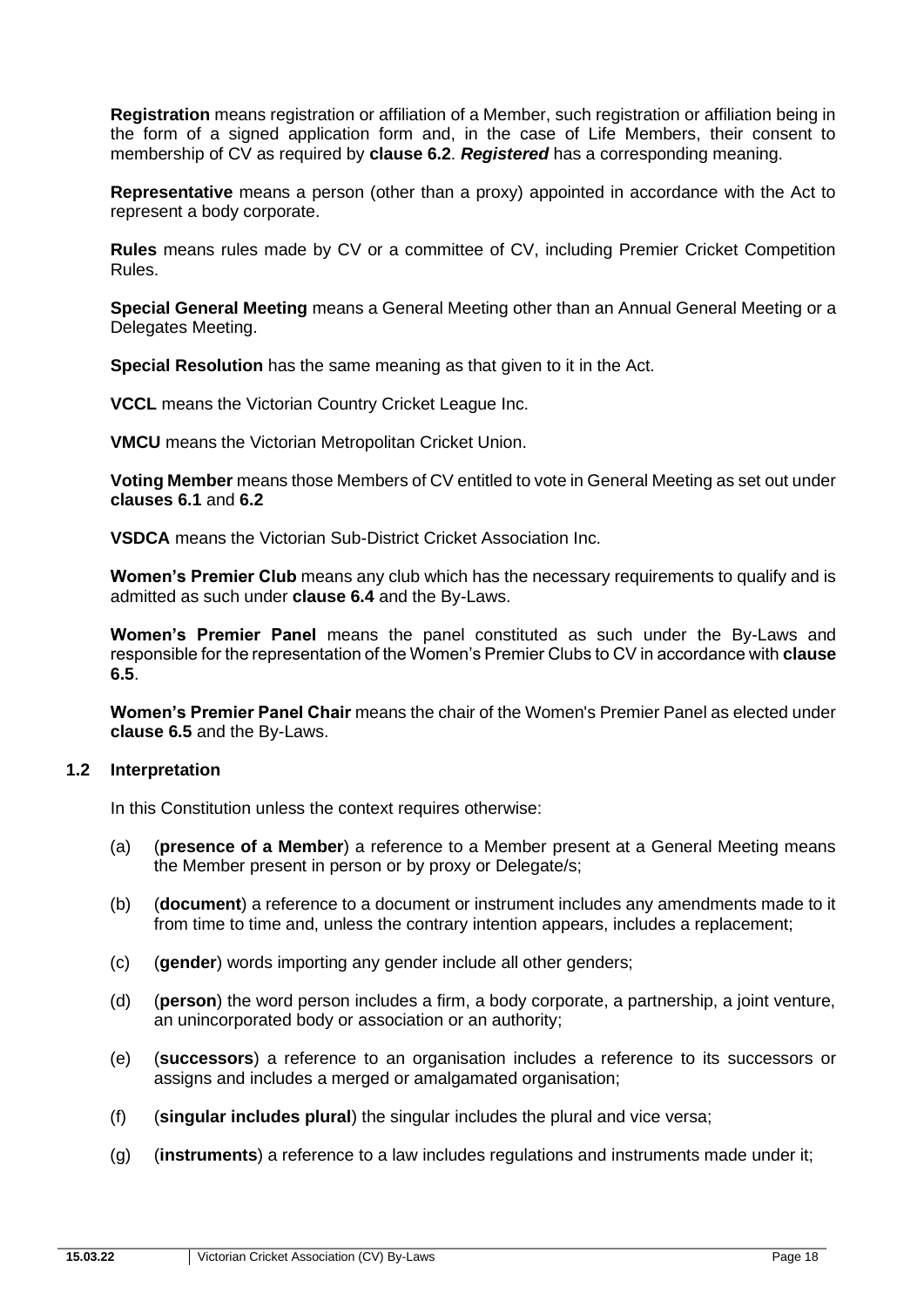- (h) (**amendments to legislation**) a reference to a law or a provision of a law includes amendments, re-enactments or replacements of that law or the provision, whether by a State or Territory or the Commonwealth or otherwise;
- (i) (**include**) the words **include**, **includes**, **including** and **for example** are not to be interpreted as words of limitation;
- (j) (**signed**) where, by a provision of this Constitution, a document including a notice is required to be signed, that requirement may be satisfied in relation to an electronic communication of the document in any manner permitted by law or by any State or Territory or Commonwealth law relating to electronic transmissions or in any other manner approved by the Directors;
- (k) (**writing**) writing and written includes printing, typing and other modes of reproducing words in a visible form including, without limitation, any representation of words in a physical document or in an electronic communication or form or otherwise;
- (l) (**precedence)** this Constitution takes precedence and prevails over the By-Laws and any Rules in the event of any inconsistency; and
- (m) (**headings**) headings are inserted for convenience and do not affect the interpretation of this Constitution.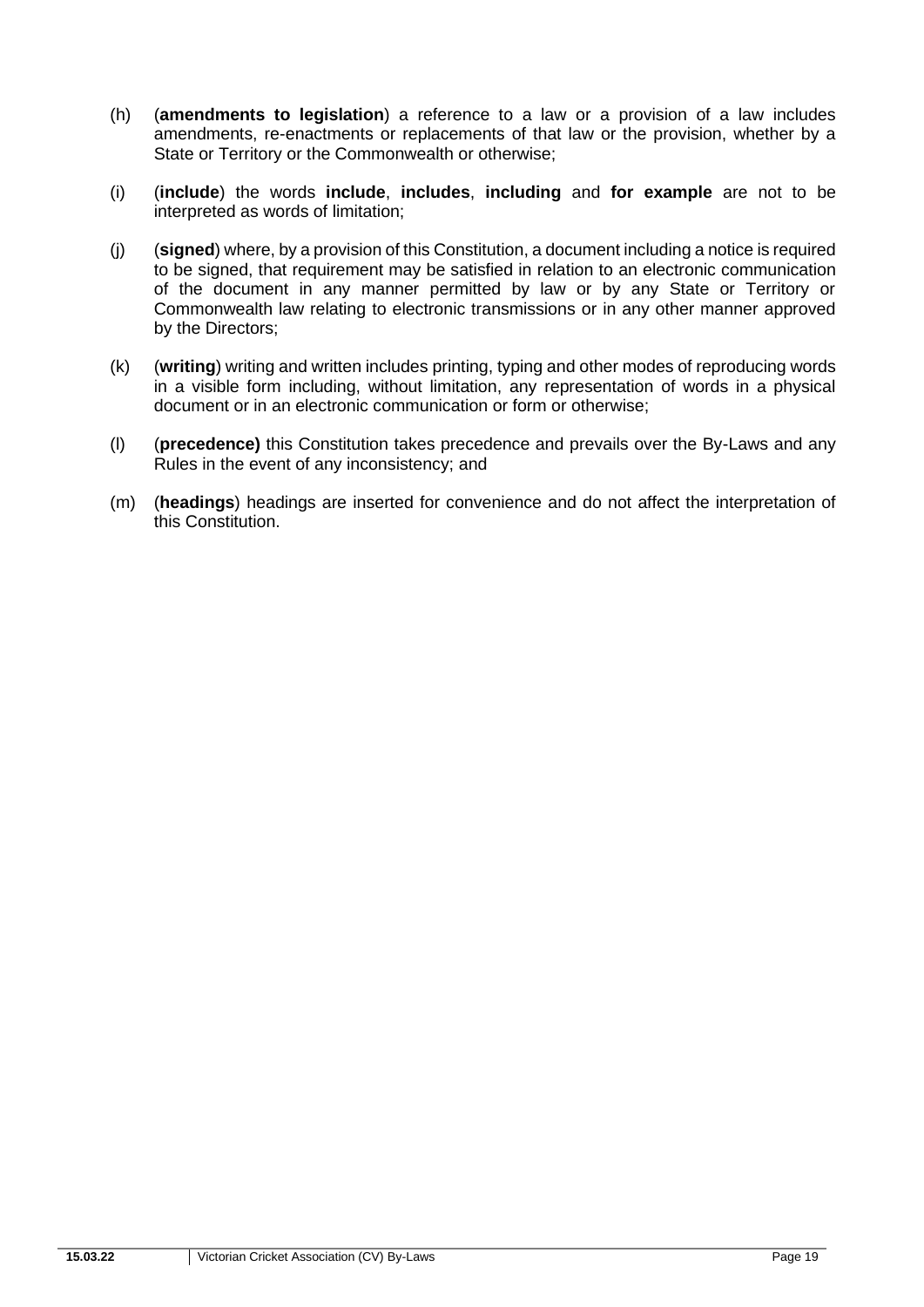<span id="page-20-0"></span>

# **ANNEXURE A – PREMIER CLUB MEMBERSHIP APPLICATION FORM**

# Club Details

| Club Name (Trading Name)     |              |
|------------------------------|--------------|
| Business Name (if different) |              |
| <b>ABN</b>                   |              |
| <b>Postal Address</b>        |              |
| Suburb                       | Postcode     |
| Club Contact                 | Position     |
| Email                        | Mobile       |
| Website                      | Social media |

# Affiliations List all current Associations that the club is affiliated to for any of the following as applicable

| <b>Senior Men</b> - Association name(s)                | (Year joined) |  |
|--------------------------------------------------------|---------------|--|
| (Number of teams the club fields in the Association(s) |               |  |
| <b>Senior Women</b> - Association name(s)              | (Year joined) |  |
| (Number of teams the club fields in the Association(s) |               |  |
| <b>Junior Boys - Association name(s)</b>               | (Year joined) |  |
| (Number of teams the club fields in the Association(s) |               |  |
| <b>Junior Girls - Association name(s)</b>              | (Year joined) |  |
| (Number of teams the club fields in the Association(s) |               |  |
| <b>Other</b> (Veterans, indoor cricket etc.)           | (Year joined) |  |
|                                                        |               |  |

# Premier Club Indicate below the type of Premier Club being applied for

(**Note:** Premier Club means any of the Men's Premier Clubs and the Women's Premier Clubs, irrespective of whether the men's and women's clubs are fully integrated, co-located, stand-alone or otherwise.

 $\Box$  Women's  $\Box$  Men's  $\Box$  Fully integrated PC club (formerly Men's PC or Women's PC only)

# Proposed key recruitment catchment

The club is anticipating that it will mostly recruit any new players from the following clubs / Associations:

**15.03.22** Victorian Cricket Association (CV) By-Laws Page 20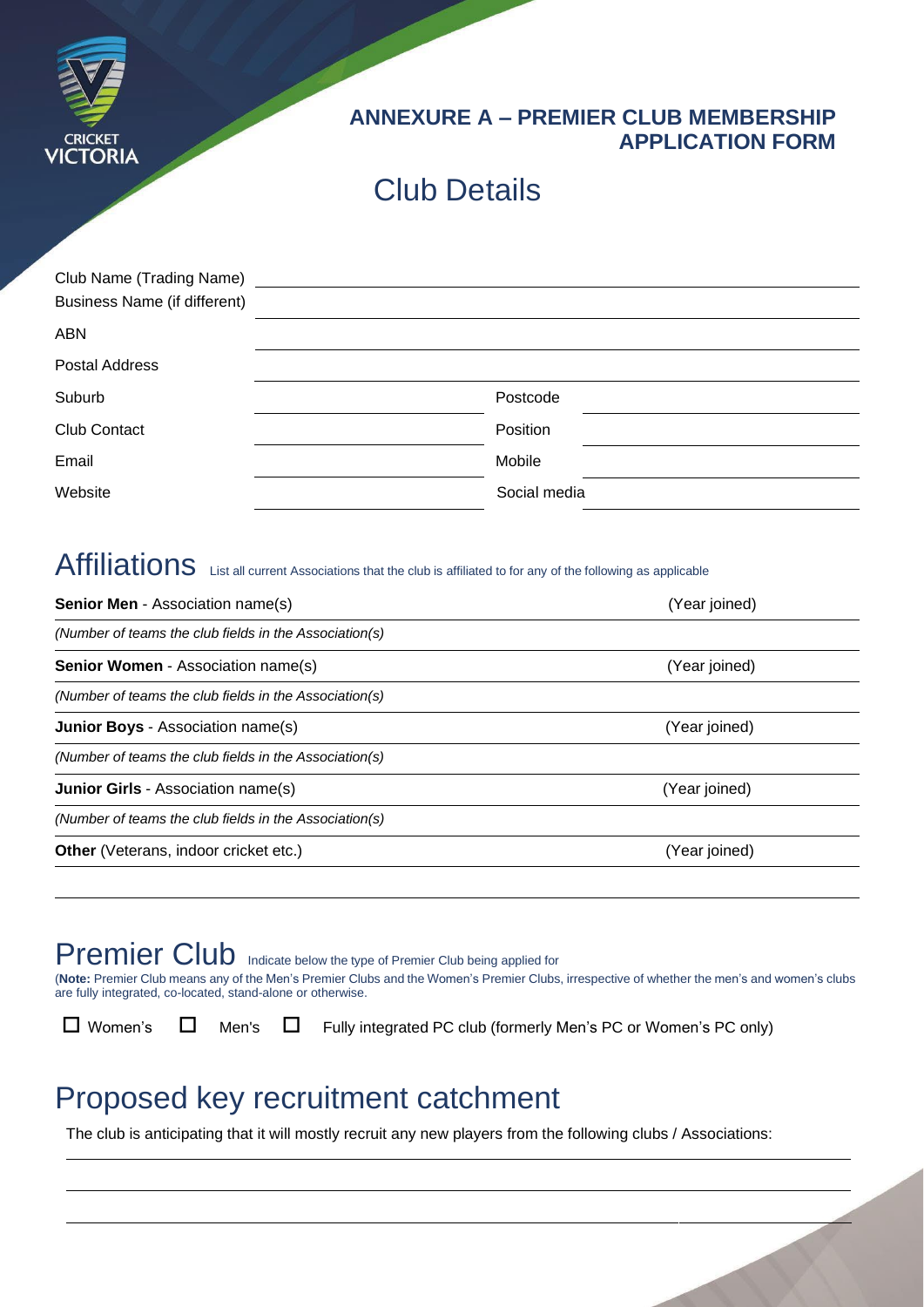<span id="page-21-0"></span>Grounds Set out below the addresses of the grounds which satisfy the minimum requirements as set out in the CV constitution and CV By-laws (clause 3.2)

# **Proposed Premier "Main' home ground**

| Venue Name:                                                       |                                           |  |
|-------------------------------------------------------------------|-------------------------------------------|--|
| Address:                                                          | Council/Shire:                            |  |
| Number of on-field turf wickets:<br>Dimensions:                   |                                           |  |
| Size of rooms m <sup>2</sup> : Social room:<br>Home change rooms: | Away change rooms:<br>Umpires room:       |  |
| YES / NO<br>Electronic scoreboard?                                |                                           |  |
| Organisation who provides curation services?                      |                                           |  |
| Number of free car parking spaces? Off street                     | On street (within 50m of main entry)      |  |
| On field lighting:<br>Lux level                                   |                                           |  |
| Current lease length (number of years):                           | Expiry date/year of current lease:        |  |
|                                                                   | <b>Proposed Premier training venue(s)</b> |  |
| Address:                                                          | Council/Shire:                            |  |
| Number of turf training wickets:                                  | Number of synthetic training wickets:     |  |
|                                                                   | Proposed Premier '2nd' home ground        |  |
| Venue Name:                                                       |                                           |  |
| Council/Shire:<br>Address:                                        |                                           |  |
| Number of on-field turf wickets:<br>Dimensions:                   |                                           |  |
| Size of rooms m <sup>2</sup> : Social room:<br>Home change rooms: | Umpires room:<br>Away change rooms:       |  |
| Electronic scoreboard?<br>YES / NO                                |                                           |  |
| Organisation who provides curation services?                      |                                           |  |
| Number of free car parking spaces? Off street                     | On street (within 50m of main entry)      |  |
| Lux level<br>On field lighting:                                   |                                           |  |
| Current lease length (number of years):                           | Expiry date/year of current lease:        |  |

# **Does the club have any currently approved facility improvements to declare? YES / NO**

If yes, please supply details:

# **Ground Sharing**

Does the club share the grounds with other cricket or sporting club(s)? YES / NO

If yes, please supply the name of the other sporting club(s)? \_\_\_\_\_\_\_\_\_\_\_\_\_\_\_\_\_\_\_

If yes, please stipulate any usage restrictions that the club has during the traditional cricket season (Oct – March)

\_\_\_\_\_\_\_\_\_\_\_\_\_\_\_\_\_\_\_\_\_\_\_\_\_\_\_\_\_\_\_\_\_\_\_\_\_\_\_\_\_\_\_\_\_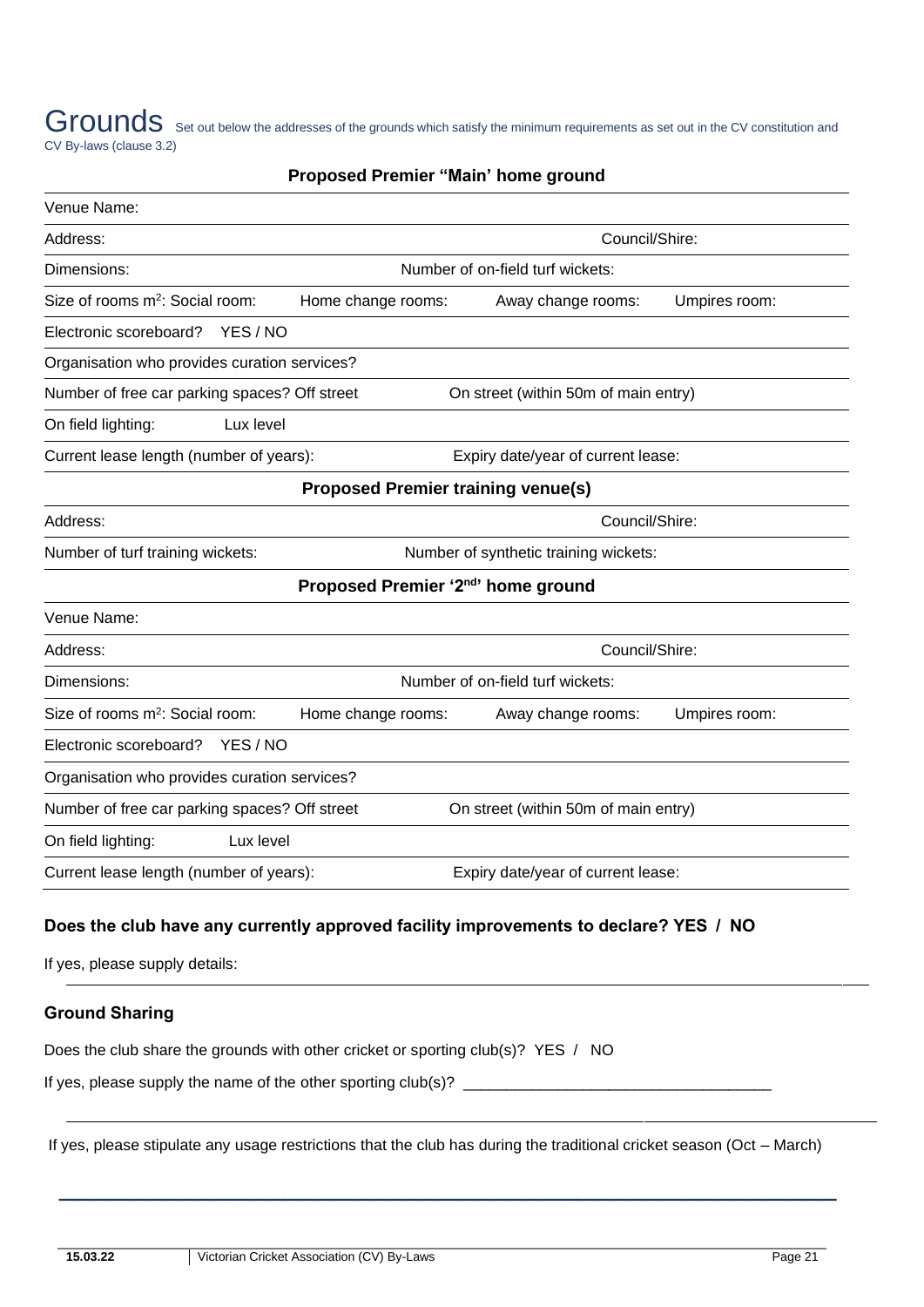# Documentation Indicate below confirmation that the following minimum documentation accompanies this form.

|        | □ Last audited balance sheet, signed by two authorised representatives                                                                                                                       |
|--------|----------------------------------------------------------------------------------------------------------------------------------------------------------------------------------------------|
|        | $\Box$ Certificate of Incorporation                                                                                                                                                          |
| 1 L    | Memorandum and Articles of Association, Constitution or Rules, for approval by Cricket Victoria                                                                                              |
| $\Box$ | Written proof of support from the Club's relevant Local Government agency including, where relevant, the lease, licence or other confirmed right to use the ground and associated facilities |
| $\Box$ | Copies of all insurance policies in place (other than insurance coverage under the National Risk Protection<br>Program)                                                                      |
|        | A list of all currently expected Committee Members (full name, position, contact email and phone number)                                                                                     |
| $\Box$ | A list of all known or likely Coaches for each team (full name, team to coach, coaching qualification, contact<br>email and phone number)                                                    |
| $\Box$ | Details of any aspects of the CV Constitution, By-Laws, Policies and Premier Cricket Competition Rules that the club anticipates that it may not be able to fully comply with                |
|        | ${\rm CV}$ may request such other information from the applicant entity as is reasonably necessary or appropriate for CV to                                                                  |

*CV may request such other information from the applicant entity as is reas* satisfy itself that the applicant entity has satisfied or is able to satisfy the requirements to host Premier Cricket matches *approved by CV management.*

# **Declaration**

I declare that:

- 1. the Club satisfies the requirements to host Premier Cricket matches approved by Cricket Victoria management;
- 2. on being approved for membership of Cricket Victoria, the members, officials and employees of the Premier Club agree to be bound by Cricket Victoria's Constitution, By-Laws, Policies (including but not limited to safeguarding children, member protection, privacy policy) and Premier Cricket Competition Rules; and
- 3. the information provided in this form is true and correct and I provide this form on the understanding that this information will be relied upon by Cricket Victoria and that provision of incorrect information may be unlawful and/or may lead to the application of penalties, disciplinary action or other action against me personally and/or in relation to the Club and/or rejection of this application for membership.

| Name (print) |
|--------------|
| Date         |
| Name (print) |
| Date         |
|              |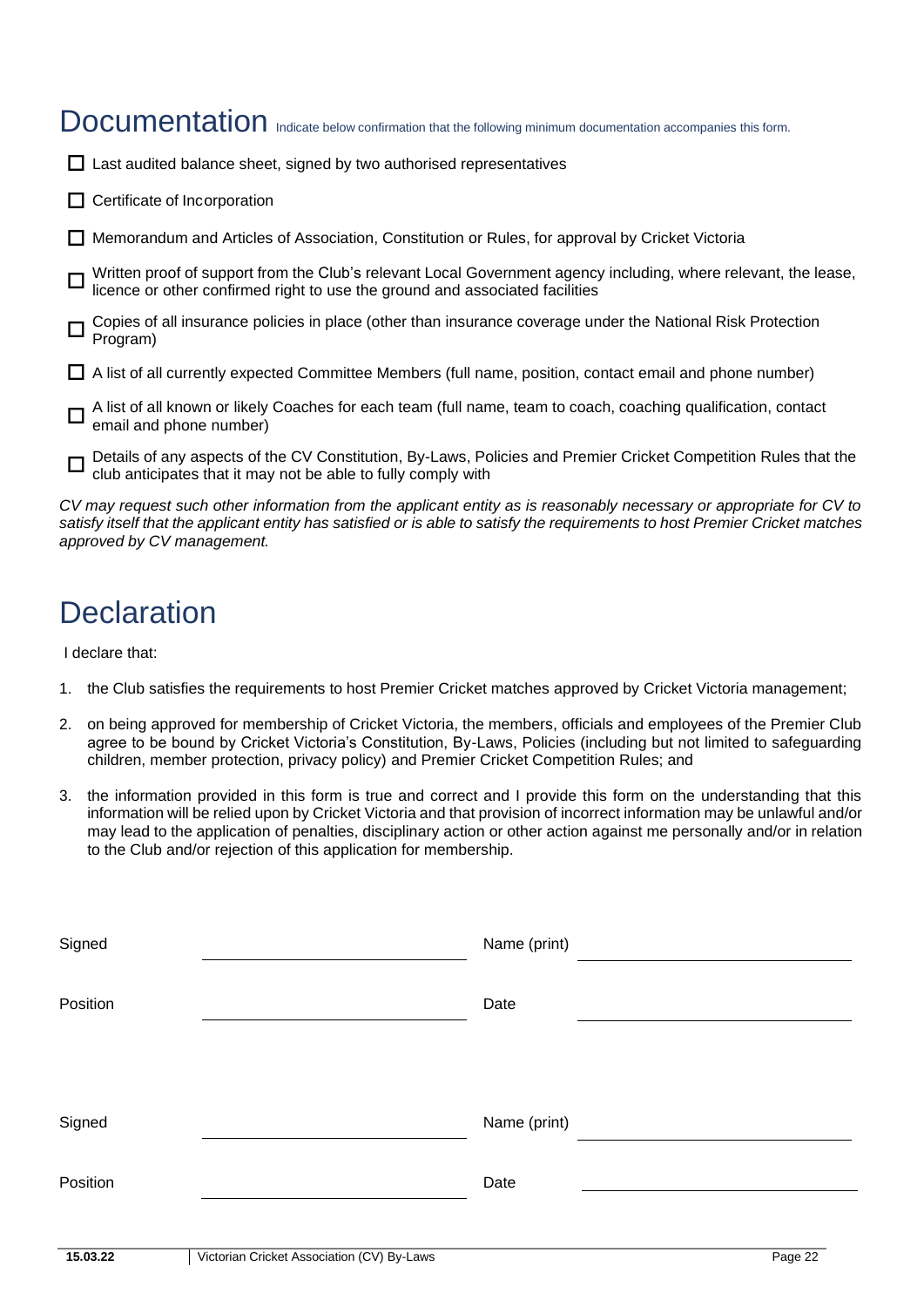

# ANNEXURE B Cricket Victoria Life Membership Nomination Form

# Nominee

| Name             |          |  |
|------------------|----------|--|
| Postal Address   |          |  |
| Suburb           | Postcode |  |
| Email            | Mobile   |  |
| Most recent Club |          |  |

# Life Member Category

□ 'Player' Life Member Verantic Member Verantic Member Verantic Member

# Nomination Criteria

Guidelines on each category follow. Please provide a full summary of the Nominee's qualifications under the relevant category *(attach a separate document if insufficient space below)*.

# **'Player' Life Member**

- (a) 15 years of service (preferably for Victorian State cricket exclusively;
- (b) a minimum number of Victorian representative matches in all formats (including international, first class 4 day, 1-day and W/BBL T20 matches);
- (c) exceptional, long-standing on-field performance, based on statistics such as aggregate runs, wickets, catches etc;
- (d) other service to senior Victorian cricket, which may include time as a coach, selector or other officer or role;
- (e) in exceptional cases, the candidate had a disproportionate impact on Victorian cricket, notwithstanding relatively modest statistics for Victoria under sub-paragraphs (a) to (c); and
- (f) retired from active playing service at the time of nomination

subject always to the candidate not bringing CV or Cricket into disrepute or not having disengaged from CV or Cricket for similar reasons (in this By-Law, referred to as a '**Disqualifying Factor'**).

# **'General' Life Member**

- (a) for any individual who has served as a Delegate and/or CV Director:
	- (i) if the individual has served in the capacity of Delegate, and/or CV Director for not less than 15 years in total across these roles, has retired from all roles and is not the subject of any Disqualifying Factor, then subject to this By-Law, the individual may be awarded General Life Membership of CV; and
	- (ii) if the individual has served in the capacity of Delegate and/or CV Director for less than 15 years across these roles and the Board in its discretion has determined that the individual has made a substantial contribution to CV, whether by service on committees, project teams or other valuable role, has retired from all roles and is not the subject of any Disqualifying Factor, then subject to this By-Law, the individual may be awarded General Life Membership of CV; and
- (b) for any individual who has not served as a Delegate and/or CV Director, if the Board in its discretion considers the individual has made a long-term meritorious contribution to CV, has retired from all roles and is not the subject of any Disqualifying Factor, then subject to this By-Law, the individual may be awarded General Life Membership**.**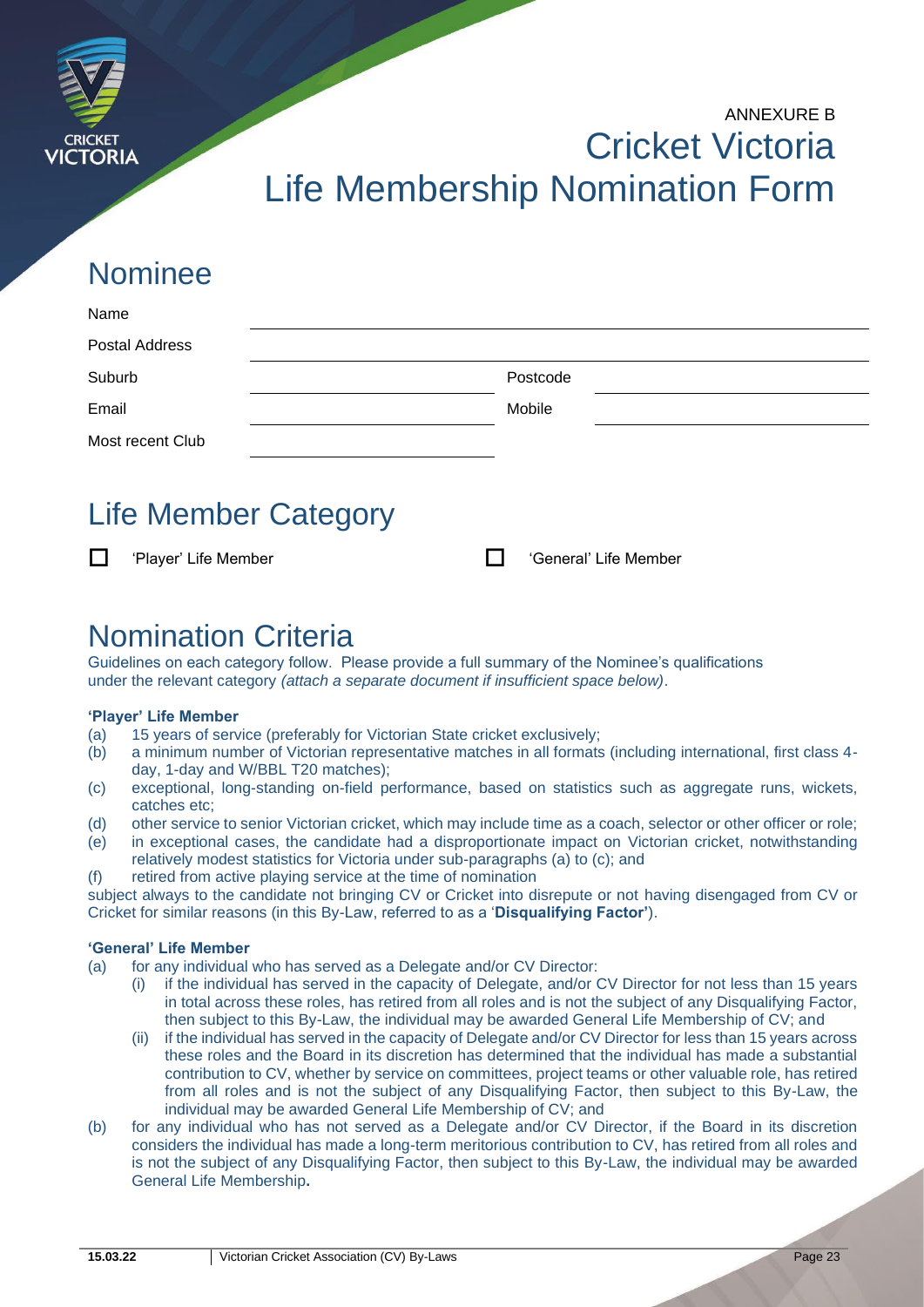It should be noted that satisfaction of the criteria alone does not infer the automatic granting of Life Membership. Rather, the stated criteria shall provide guidance for the consideration of any nomination for Life Membership by the Directors in accordance with this By-Law, including in relation to any applicable points weighting of the various formats of the game.

Please ensure careful attention to who must complete and sign the form below.

As per paragraph 7.6(b) of the By-Laws, the form must include:

- (i) in the case of the nominating Member (proposer) being a Life Member, must also include details of another Member who seconds the nomination, together with their signatures; and
- (ii) in the case of the nominating Member being a Premier Club or Affiliate, must include the details of two duly authorised representatives of that Premier Club or Affiliate, together with their signatures

# Nominating Member/s

| Signed   | Name (print) |  |
|----------|--------------|--|
| Position | Date         |  |
| Signed   | Name (print) |  |
| Position | Date         |  |
|          |              |  |

Please return the completed form (with additional information) to the Company Secretary at Cricket Victoria, CitiPower Centre, Lakeside Drive, St Kilda, Victoria, 3182 or by email: [reception@cricketvictoria.com.au](mailto:reception@cricketvictoria.com.au) or as otherwise designated by the Company Secretary in any notice/call for nominations. A nomination received ahead of any deadline in any notice/call for nominations will be tabled for consideration at the next CV Board meeting. A majority decision of Directors is required to recommend a candidate for Life Membership to the Members.

<span id="page-24-0"></span>Please refer to **clause 6.3** of the CV Constitution and **paragraph 7** of the CV By-Laws for all relevant information.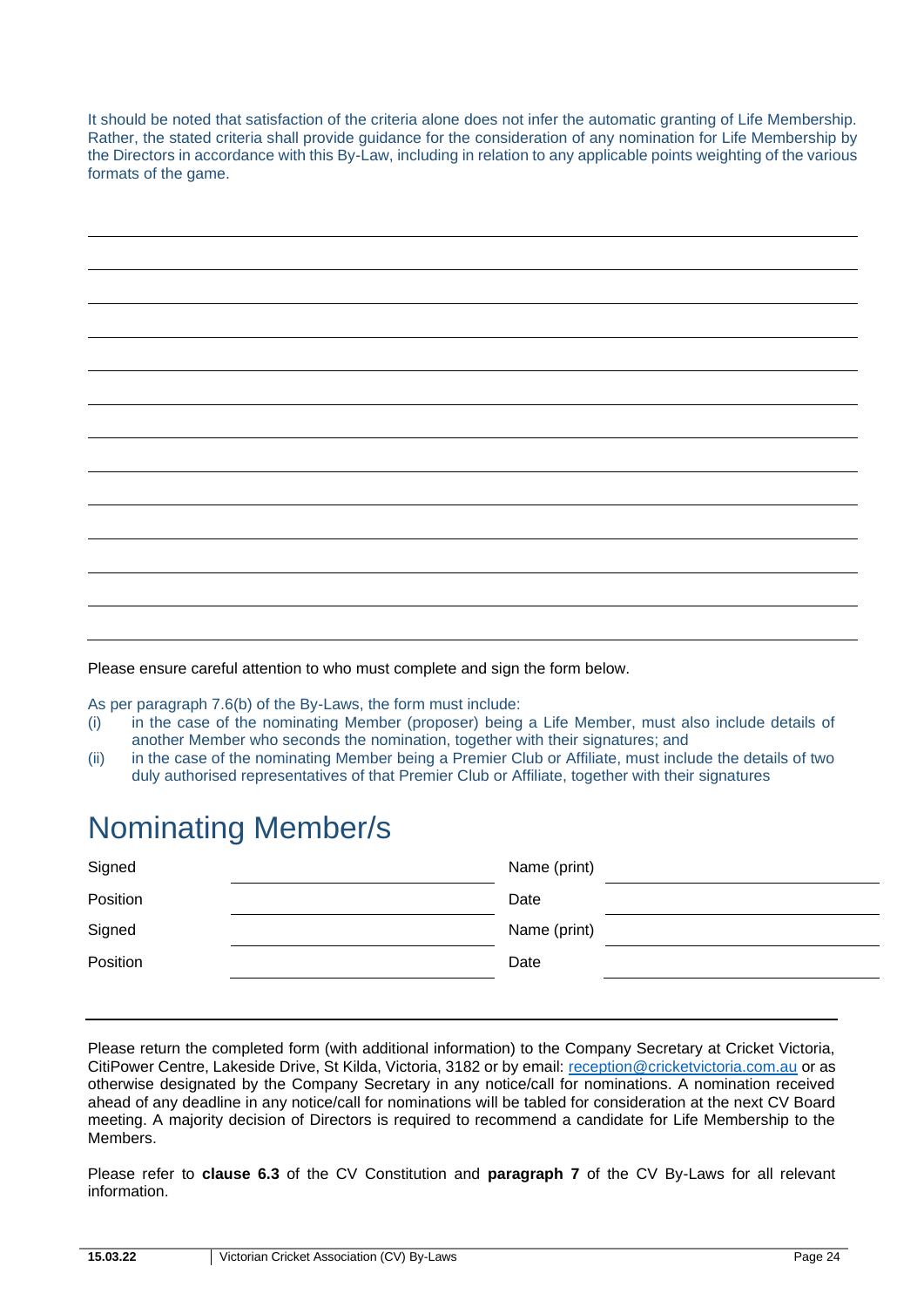

# Annexure C – Affiliate Membership Application Form Organisation Details

| <b>Organisation Trading Name</b> |              |
|----------------------------------|--------------|
| Business Name (if different)     |              |
| <b>ABN</b>                       |              |
| <b>Postal Address</b>            |              |
| Suburb                           | Postcode     |
| Key Contact Name                 | Position     |
| Email                            | Mobile       |
| Website                          | Social media |

# Affiliations List all current direct organisations that your Organisation is affiliated to:

#### **Organisation name**

**Nature of the relationship?** (*What support / services are provided*?)

Year first joined this organisation?

Do you have any ongoing, or had any recent (past five years), disputes with this organisation? YES / NO If yes, please provide details (if more room is required, please attach details.

**Organisation name** 

**Nature of the relationship?** (*What support / services are provided*?)

Year first joined this organisation?

Do you have any ongoing, or had any recent (past five years), disputes with this organisation? YES / NO If yes, please provide details (if more room is required, please attach details.